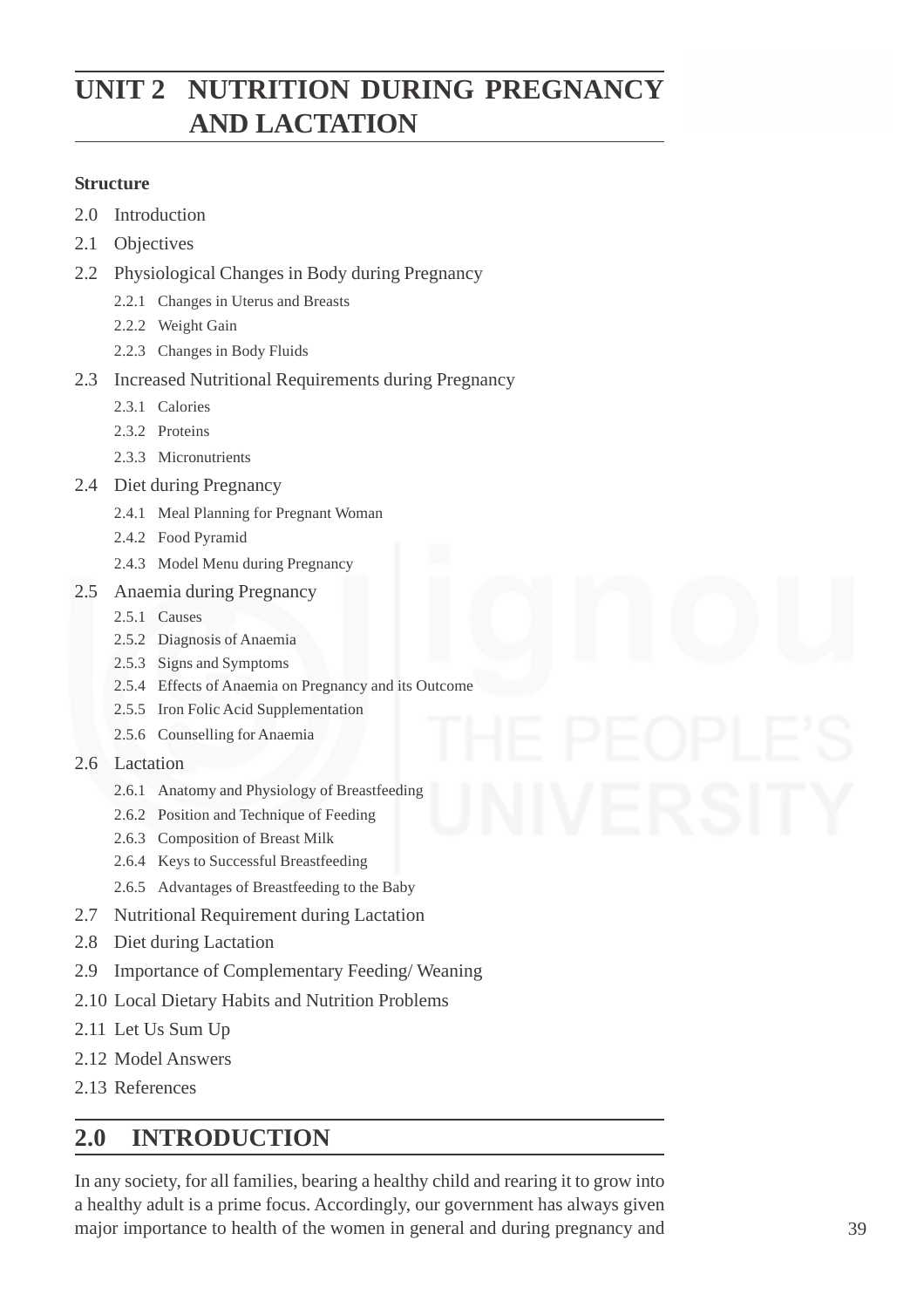**Nutrition** lactation in particular. Even now mortality and morbidity in this group is high. All said and done their adequate nutrition is imperative for uneventful course and outcome of pregnancy. Given the low status of women in Indian society, active support and guidance from health system is of vital importance. In this context being a female health worker, your role is of great significance.

> A pregnant woman's body undergoes several changes to prepare her for upcoming motherhood. Her requirements for all the nutrients increase. Malnutrition in mother has been found to be associated with adverse pregnancy outcomes, e.g. anaemia in pregnant women may compromise maternal and foetal health. During lactation nutrition of the baby is solely dependent on the mother. So, diet during lactation helps the mother to maintain a sound health and also ensures good milk supply for the baby. This unit will refresh your knowledge on these issues. This will enable you to guide them with more confidence.

# **2.1 OBJECTIVES**

After completing this unit, you should be able to:

- describe Changes in body during pregnancy;
- explain increased demand of the body for various macro- and micronutrients;
- advise in planning diet during pregnancy and lactation;
- explain anaemia in pregnancy: Causes, prophylaxis and control;
- describe anatomy and physiology of breastfeeding;
- enlist advantages of breastfeeding;
- enlist nutritional requirement during lactation;
- describe importance of complementary feeding; and
- describe local dietary habits; understanding local nutrition problems.

# **2.2 PHYSIOLOGICAL CHANGES IN BODY DURING PREGNANCY**

Right from the conception, there are initially subtle and later on obvious changes in the body that prepare woman to bear a child. Various hormones prepare her body for this purpose. Let us now go through various changes which takes place during preganncy.

## **2.2.1 Changes in Uterus and Breasts**

There is growth and enlargement of uterus due to hypertrophy and hyperplasia of muscles. It is followed by stretching of muscle fibers in later part of pregnancy. Changes in the breasts are more evident in a primigravida. The size of breasts increase and nipples become large, erect and deeply pigmented.

## **2.2.2 Weight Gain**

In normal pregnancy, variable amount of weight gain occurs. Woman may lose weight in the early months because of nausea or vomiting. But subsequently she starts gaining weight progressively until the last weeks of pregnancy. The total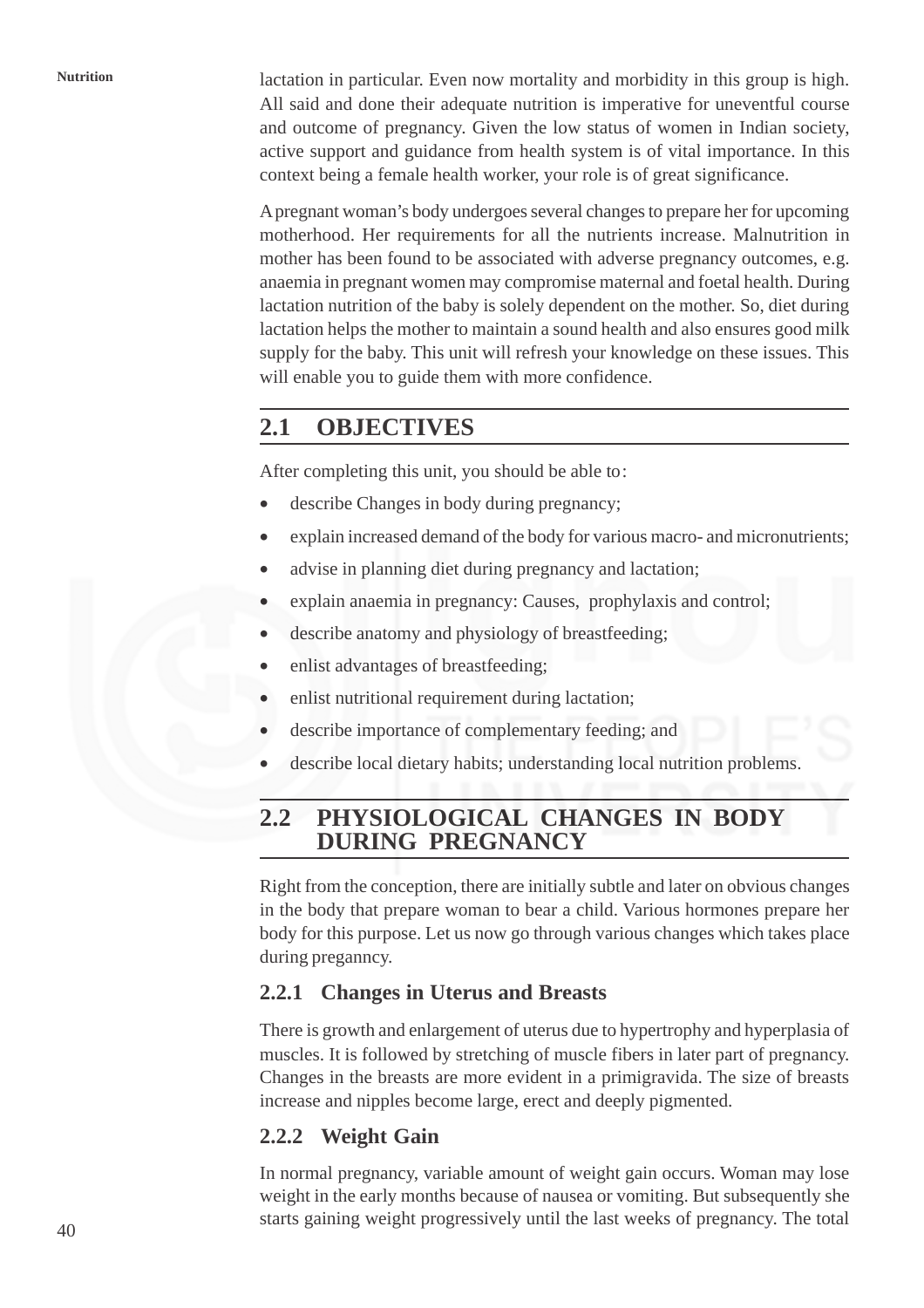**Nutrition During Pregnancy**

weight gain during pregnancy ranges from 9–12 kg. (1 kg in first trimester and 5 Nutrition During Pregnancy kg each in second and third trimester). Nutrition during pregnancy is often equated with weight gain because weight is easily measured. Regular gain in weight is considered the best indicator of a successful pregnancy. Low weight gain is associated with increased risk of intrauterine growth retardation (IUGR) and perinatal mortality.

## **2.2.3 Changes in Body Fluids**

During pregnancy the blood volume is markedly raised (40–45% above the prepregnancy volume after 32–34 weeks). It facilitates the increased demand of nutrients by the growing foetus. It also protects mother against the adverse effects of blood loss during delivery.

# **2.3 INCREASED NUTRITIONAL REQUIREMENTS DURING PREGNANCY**

During pregnancy nutritional requirements increases to support foetal and during growth lactation, even more nutrition is needed for growth and development of infant.

## **2.3.1 Calories**

Additional energy is required during pregnancy to support the metabolic demands of pregnancy and foetal growth. The average pregnant woman needs only an additional 150 kcal/day during the first trimester and 350 kcal/day during second and third trimesters of pregnancy.

## **2.3.2 Proteins**

To support the synthesis of maternal and foetal tissues, additional protein is required (up to 20 gm per day).This demand increases throughout gestation. It is maximised during the third trimester. Protein deficiency during pregnancy has adverse consequences, including poor foetal growth.

## **2.3.3 Micronutrients**

All vitamins and minerals are needed for optimal pregnancy outcome. In some instances requirements may be met through diet; for others a supplement is often necessary. The requirement for most of the vitamins and minerals increases with pregnancy. But the magnitude varies.

The following micronucrients such as minerals and vitamins are given in details below:

## a) **Minerals:**

i) **Iron:** Its requirement increases from 21 mg/day to 35 mg/day during pregnancy. This is due to  $- i$ ) expansion of maternal tissues including red cell mass, ii) iron content of placenta, iii) blood loss during parturition and iv) to build the iron store in foetal liver to last for atleast 4–6 months after birth. Total iron requirement during pregnancy is estimated to be approximately 1,000 mg. This is distributed in foetus and placenta (300 mg) and expanded red cell mass (400 mg). If this increased demand is not met with diet and supplementation, it results in anaemia. It leads to fatigue, and irritability in the mother. Also it may impair foetal growth. Hence, iron supplements are given to pregnant women.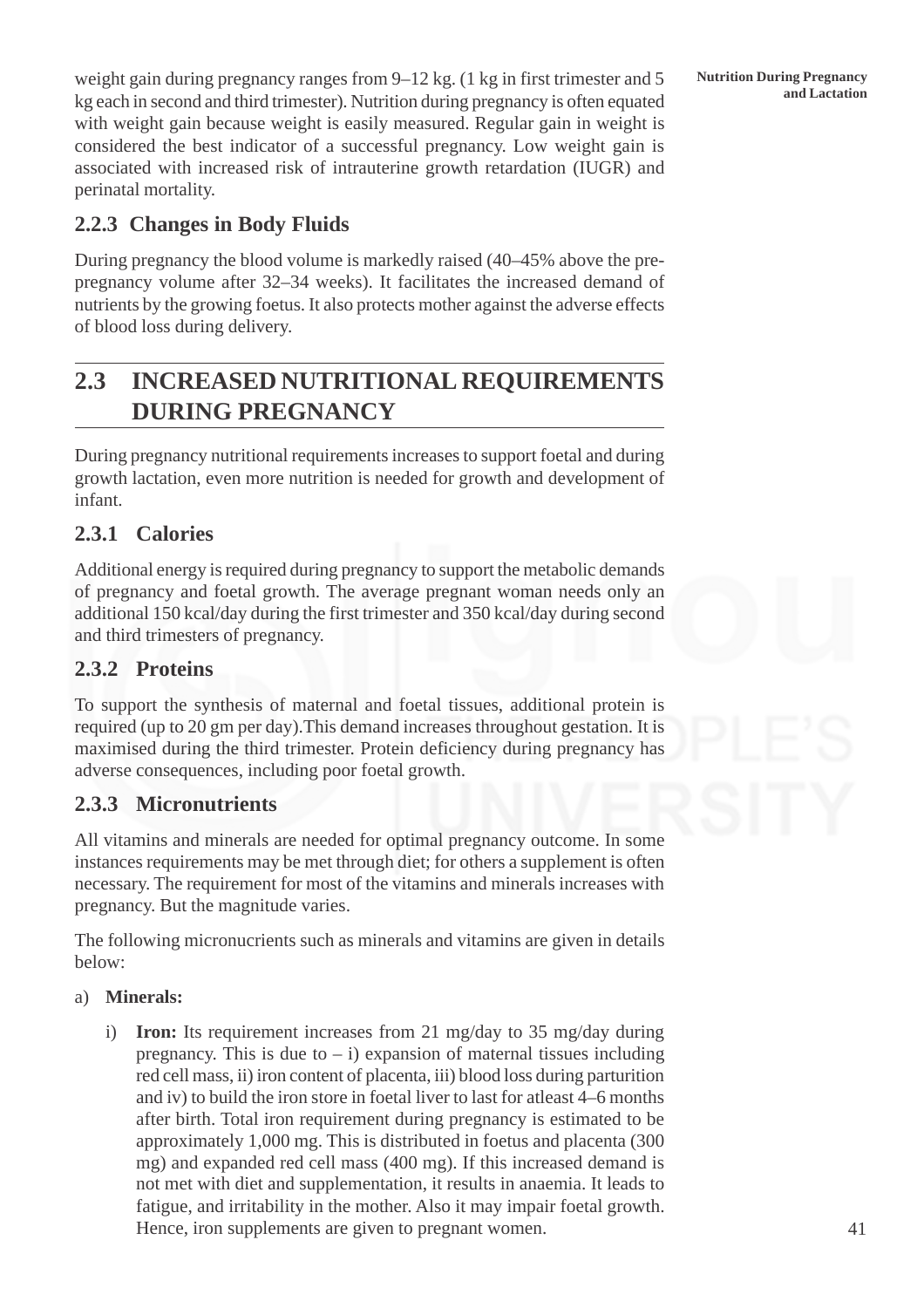**Nutrition** Dietary sources of iron include animal sources such as liver, meat, fish and poultry and vegetable sources such as green leafy vegetables, ragi, jaggery and dried fruits etc. Phytates, oxalates, carbonates and phosphates present in the vegetarian diet interfere in iron absorption in the intestine. Eggs and tea also are iron absorption inhibitors. Vitamin C promotes the absorption of iron in the gut.

> ii) **Calcium:** Its requirement for an adult woman is 600 mg/day. During pregnancy there is increase in the demand of calcium by the growing foetus. So requirement increases up to 1200 mg/day. This is needed for the growth and development of bones and teeth of the foetus and also for the protection of calcium resources of the mother to meet the high demands during lactation. Inadequate intake results in the mobilisation of calcium from mother bones resulting in demineralisation of maternal bones and osteoporosis.

Dietary sources of calcium are milk and milk products. Other cheap dietary sources are green leafy vegetables (GLV), cereals and millets (Ragi). However, bioavailability of calcium from GLVs and cereals is poor because of the presence of oxalates and phytic acid respectively. Some fruits like Sitaphal are also good sources of calcium.

iii) **Zinc:** Deficiency of zinc adversely affects the outcome of pregnancy. Severe deficiency in mother can lead to spontaneous abortions and congenital malformations. The risk of LBW babies doubles and preterm delivery increases three times. The requirement increases from 10 mg/ day (pre-pregnant) to 12 mg/day during pregnancy. Dietary sources of zinc are meat and fish. Wheat, pulses and nuts also provide zinc. But the bioavailability is low.

### b) **Vitamins:**

Pregnancy sharply increases requirements for the water-soluble vitamins. Thiamin, riboflavin, niacin, and vitamin B12 requirements increase by about 50%. Vitamins C and B6 requirements double. Requirement for fat soluble vitamins is also increased. If these requirements are not met, maternal stores will be depleted.

- i) **Vitamin A:** High levels of some forms of vitamin A can harm the foetus's development if taken in too high amounts during pregnancy. Mothers should avoid vitamin A supplements and animal sources of vitamin A (e.g. Liver) throughout pregnancy.
- ii) **Vitamin D:** It is essential as it enhances maternal calcium absorption. Its active forms (calcidiol and calcitriol) can pass through placenta with ease and help in calcium metabolism of foetus. Vitamin D is unique as it can be synthesised in adequate amounts by simple exposure to UV rays, so no recommendation for vitamin D has been made.
- iii) **Vitamin B complex:** Requirement for Thiamine, Riboflavin and Niacin increases during pregnancy i.e.  $+0.2$  mg,  $+0.3$  mg and  $+2.0$  mg respectively. Pyridoxine (vitamin  $B_6$ ) needs are increased during pregnancy. (2.5mg of vitamin  $B_6$  during pregnancy; vitamin  $B_{12} = 1.2$ mg / day). Dietary sources of vitamin B are Liver, dried beans and other legumes, groundnut, milk and orange juice are good sources. Green leafy vegetables provide Thiamine, Riboflavin, Folate and Vitamin  $B<sub>6</sub>$ . However, animal foods like fish, red meat, poultry, milk, milk products, cheese, and eggs etc. are the natural sources of vitamin B.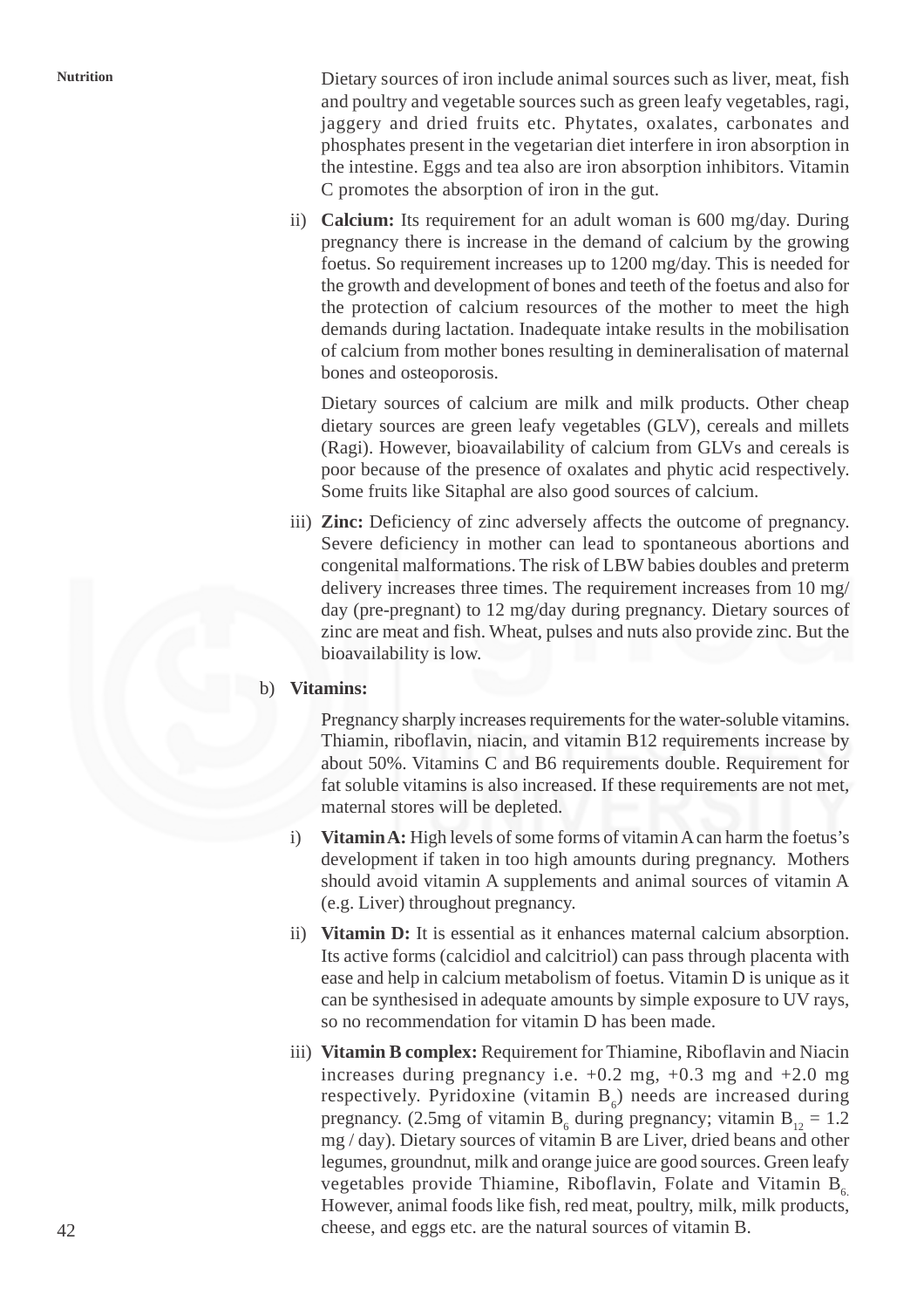- iv) **Folic acid:** Adult women require 200 μg of folic acid per day. In Nutrition During Pregnancy and Lactation pregnancy it is 500 µg/day. It is essential for blood formation and synthesis of essential components of DNA/RNA which increase rapidly during growth. Low folate levels during pregnancy are associated with abortion, Low Birth Weight (LBW) babies and preterm birth. It may also lead to congenital malformations (spina bifida and anencephaly), and cleft-lip and congenital heart defects. Supplementation of folic acid before conception and during first twelve weeks of pregnancy is therefore recommended. Dietary sources of folic acid are Liver, soybean and dark green leafy vegetables.
- v) **Vitamin C:** Its daily requirement for an adult woman is 40 mg/day. Additional 20 mg are needed during pregnancy. Dietary sources are Fresh fruits, particularly citrus fruits like lemon, amla, tomato, orange, fresh green leafy vegetables, cabbage, guava and germinating pulses. However, animal foods are poor in this.

### **Check Your Progress 1**

Fill in the blank:

- 1) The average weight gain during pregnancy is…………………….
- 2) The physiological anaemia of pregnancy occurs because the ………….. is markedly raised during pregnancy.
- 3) The increased demand of calories and proteins per day in the last trimester of pregnancy is ……………………
- 4) Adult women requires………………….of folic acid per day, during pregnancy it requires………………..per day.

# **2.4 DIET DURING PREGNANCY**

Child bearing imposes a great physical and psychological strain on the mother. During pregnancy all women need more food, a varied diet, and micronutrient supplements. If this is not met with, the body's own reserves are used, leaving a pregnant woman weakened. Table 2.1 shows belowed diet for a non pregnant and not lactating women as per activity level.

| <b>Food Item</b> | <b>Sedentary Worker</b> | <b>Moderate Worker</b> | <b>Hard Worker</b> |
|------------------|-------------------------|------------------------|--------------------|
| Cereals          | 445 gm                  | 475 gm                 | $610 \text{ gm}$   |
| <b>Pulses</b>    | $55 \text{ gm}$         | $60 \text{ gm}$        | $65 \text{ gm}$    |
| Leafy vegetables | $100 \text{ gm}$        | $100 \text{ gm}$       | $50 \text{ gm}$    |
| Other vegetables | $40 \text{ gm}$         | $40 \text{ gm}$        | $100 \text{ gm}$   |
| Roots and tubers | $50 \text{ gm}$         | $50 \text{ gm}$        | $60 \text{ gm}$    |
| <b>Milk</b>      | $200$ ml                | $250$ ml               | 300 ml             |
| Oil and fats     | $20 \text{ gm}$         | $25 \text{ gm}$        | $40 \text{ gm}$    |
| Sugar or jaggery | $30 \text{ gm}$         | $30 \text{ gm}$        | $50 \text{ gm}$    |

**Table 2.1: Balanced Diet for a Non-Pregnant Non-Lactating Woman**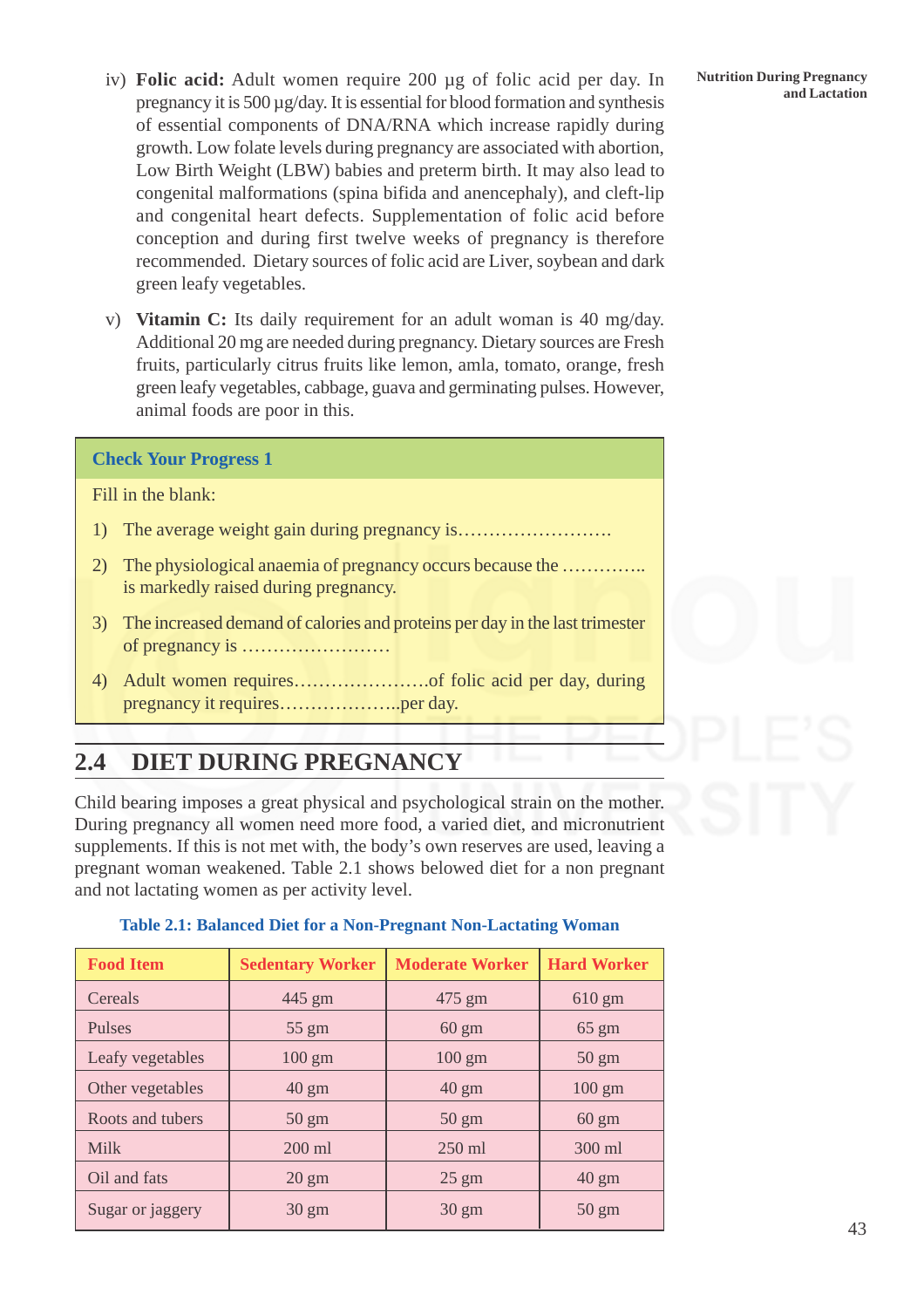Nutrition<br>Table 2.2 Shows additional allowances during Pregrancy and lactation.

| <b>Food Item</b> |     | <b>Pregnancy</b> (g) Calories (kcal) Lactation (g) Calories (kcal) |     |     |
|------------------|-----|--------------------------------------------------------------------|-----|-----|
| Cereals          | 35  | 118                                                                | 60  | 203 |
| Pulses           | 15  | 52                                                                 | 30  | 105 |
| Milk             | 100 | 83                                                                 | 100 | 83  |
| Oil and fats     |     |                                                                    | 10  | 90  |
| Sugar or jaggery | 10  | 40                                                                 |     | 40  |
| Total            |     | 293                                                                |     | 521 |

**Table 2.2: Additional\* Allowances during Pregnancy and Lactation**

\*These recommendations are in addition to the balance diet for a Non- Pregnant Non- Lactating woman.

**Substitutions for Non-vegetarians-** 50 % (20–30 g) of pulses can be substituted with one egg or 30 g of meat / chicken / fish. Or 100% pulses can be substituted with two eggs or 50 g of meat / chicken / fish or one egg with 30 g meat and 10 g oil.

## **2.4.1 Meal Planning for a Pregnant Woman**

Eating during pregnancy doesn't mean over indulgence. But it means that a wholesome, balanced diet is consumed to meet the increased nutritional requirement. To meet this, the pregnant woman should eat a variety of foods. There is no need to modify the usual diet. However, the quantity and frequency of usage of the different foods should be increased.

- She can derive maximum energy (about 60%) from cereals like rice, wheat and millets. (9 portions-30 g each)
- Cooking oil is a concentrated source of both energy and polyunsaturated fatty acids. (Fats/Oils-6 portions-5 gm each)
- Good quality protein is derived from milk, fish, meat, poultry and eggs. However, a proper combination of cereals, pulses and nuts also provides adequate proteins. (2 portions pulses and 1 portion of non-veg-30 gm each)
- Mineral and vitamin requirements are met by consuming a variety of seasonal vegetables particularly green leafy vegetables, milk and fresh fruits. (vegetables- 3.5 portions and fruits- 2 portions- 100 gm each)
- Bioavailability of iron in pulses can be improved by fermentation and sprouting and eating foods rich in vitamin C such as citrus fruits.
- Milk and milk products are the best sources of biologically available calcium.(5 portions-100 gm each)

Though it is possible to meet the requirements for most of the nutrients through a balanced diet, pregnant women are advised to take regular daily supplements of iron, folic acid, vitamin B and calcium as prescribed by the health care provider.

### **Tips:**

- During early months, pregnant women often suffer from morning sickness due to the hormonal and physiological changes. So small amounts of foods with increased frequency (5–6 times a day) should be advised.
- Solid carbohydrate rich foods like bread, biscuit and fruits given in the morning or before meals help to relieve nausea. Also fried, rich, strongly flavoured and spicy foods need to be avoided.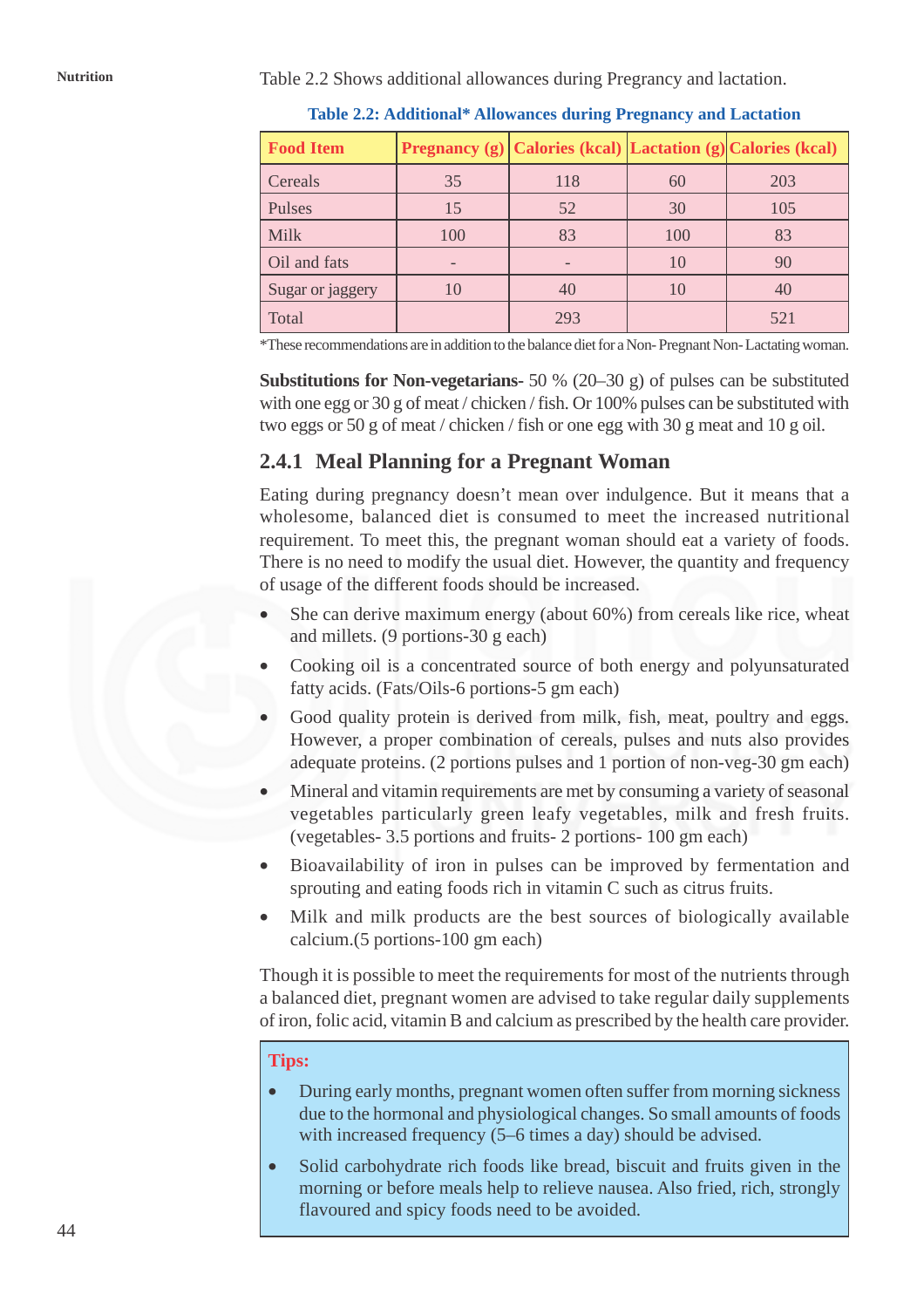- To meet increased requirements the mother should consume extra food. Ċ The mother can be given nutritious snacks (e.g. *poha*, biscuits, mix of roasted peanuts, *murmura* (puffed rice) and Bengal grams, sprouts, fruits, egg, yogurt etc) in between meals rather than three meals a day.
- Include a variety of foods, focusing on nutrient dense food choices.  $\bullet$
- To meet additional iron needs, whole grain cereals, rice flakes, puffed  $\bullet$ rice; dried fruits, green leafy vegetables, eggs, enriched cereals and organ meats can be given.
- Foods rich in dietary fiber (around 25 g/1000 kcal) like whole grain cereals,  $\bullet$ pulses, fresh fruits, and vegetables need to be included in the diet to ward off constipation which is a common problem during pregnancy.
- Sufficient fluid intake including 8–12 glasses of water per day.  $\bullet$
- Salt intake should not be restricted even to prevent pregnancy-induced  $\bullet$ hypertension and pre-eclampsia.
- Excess intake of beverages containing caffeine like coffee and tea adversely  $\bullet$ affect foetal growth and hence, should be avoided.
- Avoid contaminated/stale foods to protect against food borne illness.

## 2.4.2 Food Pyramid

The food pyramid is divided into four levels of foods according to recommended consumption for pregnant adult women. The cereals and millets at the base should be eaten in sufficient quantity, vegetables and fruits on the second level should be eaten liberally, milk products and animal source foods on the third level are to be eaten moderately, and at the apex, highly processed foods high in sugar and fats/oils to be eaten cautiously. (Fig. 2.1)



**Balanced Diet for Pregnant Adult Women (Sedentary)** 



**Source:** National Institute of Nutrition (NIN) 2010. Dietary Guidelines for Indians,  $2<sup>nd</sup> Ed$ .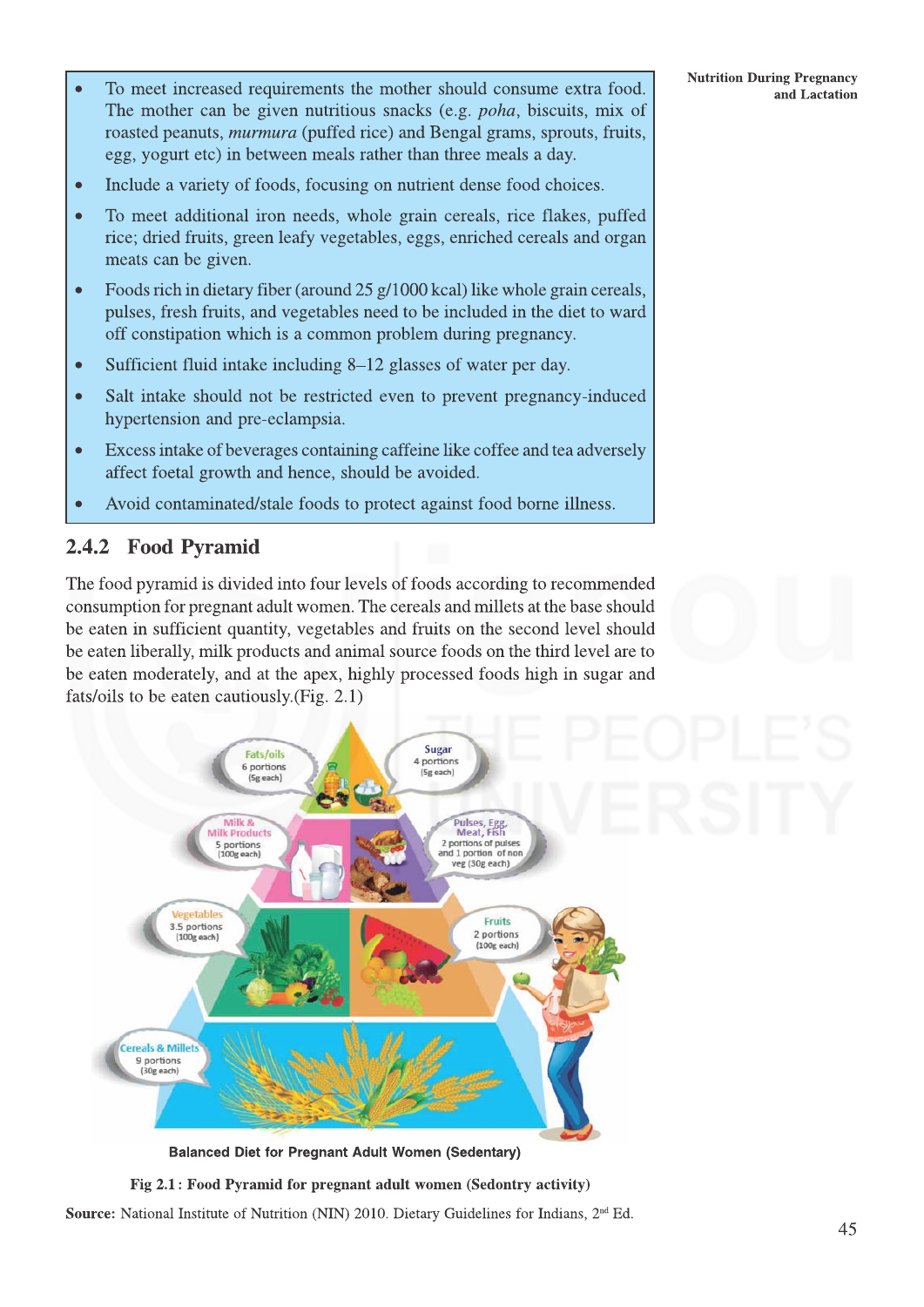## **Nutrition 2.4.3 Model Menu during Pregnancy**

Let us go through model mence during pregnancy for one day.

- i) **Before getting of the bed:** Tea 1 cup with  $1-2$  teaspoons of sugar + milk rusk/biscuit
- ii) **Breakfast:**
	- Milk 200 ml (1 glass) (with Musli/cornflakes)
	- Porridge (1 bowl)/ Idli (2 medium)/ Chapati Parantha (2 medium)
	- Cheese 30 gm (1 cube)/ egg-1/ sprouts 25 gm (1 bowl)
- iii) **Mid Morning:** Buttermilk 1 glass or fruit 1 medium
- iv) **Lunch:** Fresh salad, Chapati 4 medium size (100 gm), preferably made with mix of wheat with Bengal gram/soya

Or

Rice (100 gm)- 4 servings

Pulses (25 gm)- 1 katori or meat or fish or chicken (90 gm), Curd 125 gm (1 bowl), Green vegetables 250 gm (2 bowls), Cooking oil 10 gm (2 teaspoons)

**Fruit:** 1–2 servings any time during the day

v) **Evening Snacks:** Freshly prepared snacks, such as sandwiches, pav bhaji, noodles, dhokla, khandvi, dal wada, medu wada, dahi wada, appams.

Milk 200 ml (1 glass)

Cheese sandwich (1 small) or Poha (1 bowl) or Upma (1 bowl) or Vada (1 large)

vi) **Dinner:** Same as Lunch with variations according to liking

**Bed Time:** Milk 200 ml (1 glass)

### **Dos and Don'ts of Nutrition for pregnant women:**

| Do's                                                                                                                 | Don'ts                                                                                                           |
|----------------------------------------------------------------------------------------------------------------------|------------------------------------------------------------------------------------------------------------------|
| 1. Small, frequent foods, with<br>intermittent nutritious snacks                                                     | 1. Avoid bulky food.                                                                                             |
| Take biscuits, rusks or other<br>2.<br>carbohydrate rich foods early<br>in the morning to avoid morning<br>sickness. | 2. Avoid stale, spicy and fatty foods.                                                                           |
| Make your diet rich in whole<br>3.<br>grains, fruits, vegetables and<br>lean protein.                                | 3. Avoid taking medications without<br>consultation.                                                             |
| 4. Go light on the saturated fat.                                                                                    | 4. Keep caution when you are eating<br>out. Avoid raw vegetables, fruits,<br>juices, etc. if you are eating out. |
| 5. Include fibre rich food in diet.                                                                                  | 5. Avoid fast food and caffeinated<br>drinks.                                                                    |
| Take in plenty of water.<br>6.                                                                                       | 6. Avoid Alcohol intake.                                                                                         |
| 7. Use iodised salt for cooking                                                                                      | 7. Don't do strenuous work.                                                                                      |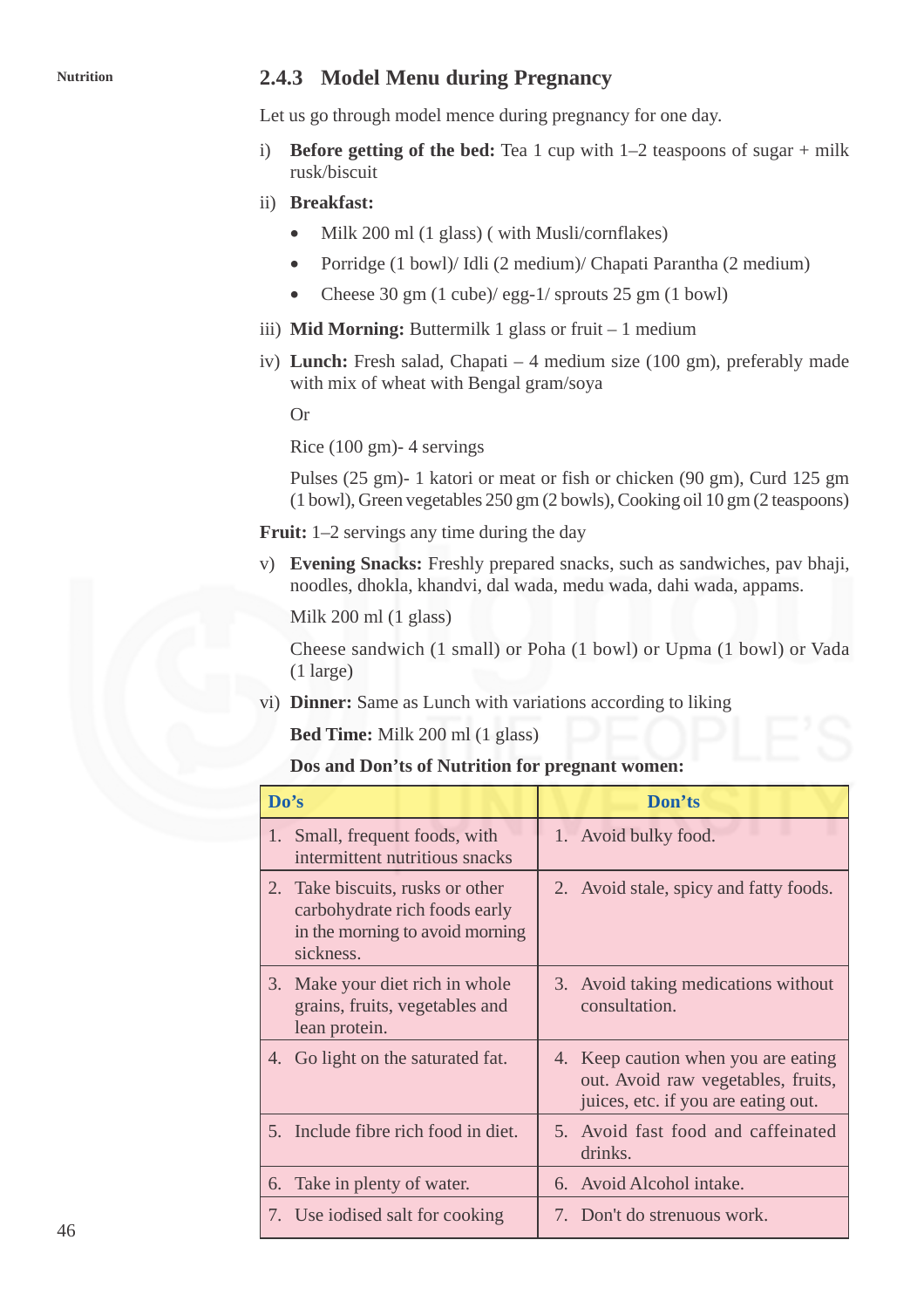### **Check Your Progress 2 and Lactation**

- 1) The daily requirements of iron and calcium in pregnancy are ……………….and …………………. respectively.
- 2) Folic acid deficiency during early pregnancy can give rise to …………………………………………
- 3) For non-vegetarian pregnant lady, how can we do substitution in recommended balanced diet with non-vegetarian diet?

................................................................................................................

- ................................................................................................................
- 4) What is the daily recommendation for fruits and vegetables for pregnant woman?
	- ................................................................................................................

................................................................................................................

5) Eating …………rich food can prevent morning sickness in pregnancy.

................................................................................................................

6) How can we increase the bioavailability of iron in pulses?

# **2.5 ANAEMIA DURING PREGNANCY**

It is said to be present when the haemoglobin concentration in the peripheral blood is 11 g/100 ml or less. Anaemia is responsible for 20% of maternal deaths in India. Iron deficiency is the commonest reason for anaemia.

Nutritional anaemia is a global problem, more so in the developing countries. In India 56% of adolescent girls, 60% of adult females and 80% of pregnant mothers have iron deficiency anaemia.

## **2.5.1 Causes**

It is usually due to deficiency of iron and/or folic acid. Iron, after absorption from the gut, is transported across the placenta to the foetus. In spite of the fact that absorption of iron through the gut is enhanced during pregnancy, this increased demand cannot be met with diet only. In the absence of iron supplementation, there is drop in haemoglobin level. Thus, pregnancy is an inevitable iron deficiency state.

- i) **Pre-pregnancy Causes:**
	- **Faulty diet:** Diet rich in carbohydrate, high phosphate or phytic acid leads to poor absorption of iron, even when there is no deficiency of iron in diet. Drinking tea or milk with meals also leads to inhibition of iron absorption.
	- **Faulty absorption:** High prevalence of worm infestation, or malnutrition often leads to hampered iron absorption.
	- **Iron losses** due to repeated pregnancies at short intervals, excessive blood loss during menstruation, Hookworm infestation, chronic malaria, chronic blood loss due to bleeding piles and dysentery also cause iron deficiency anaemia.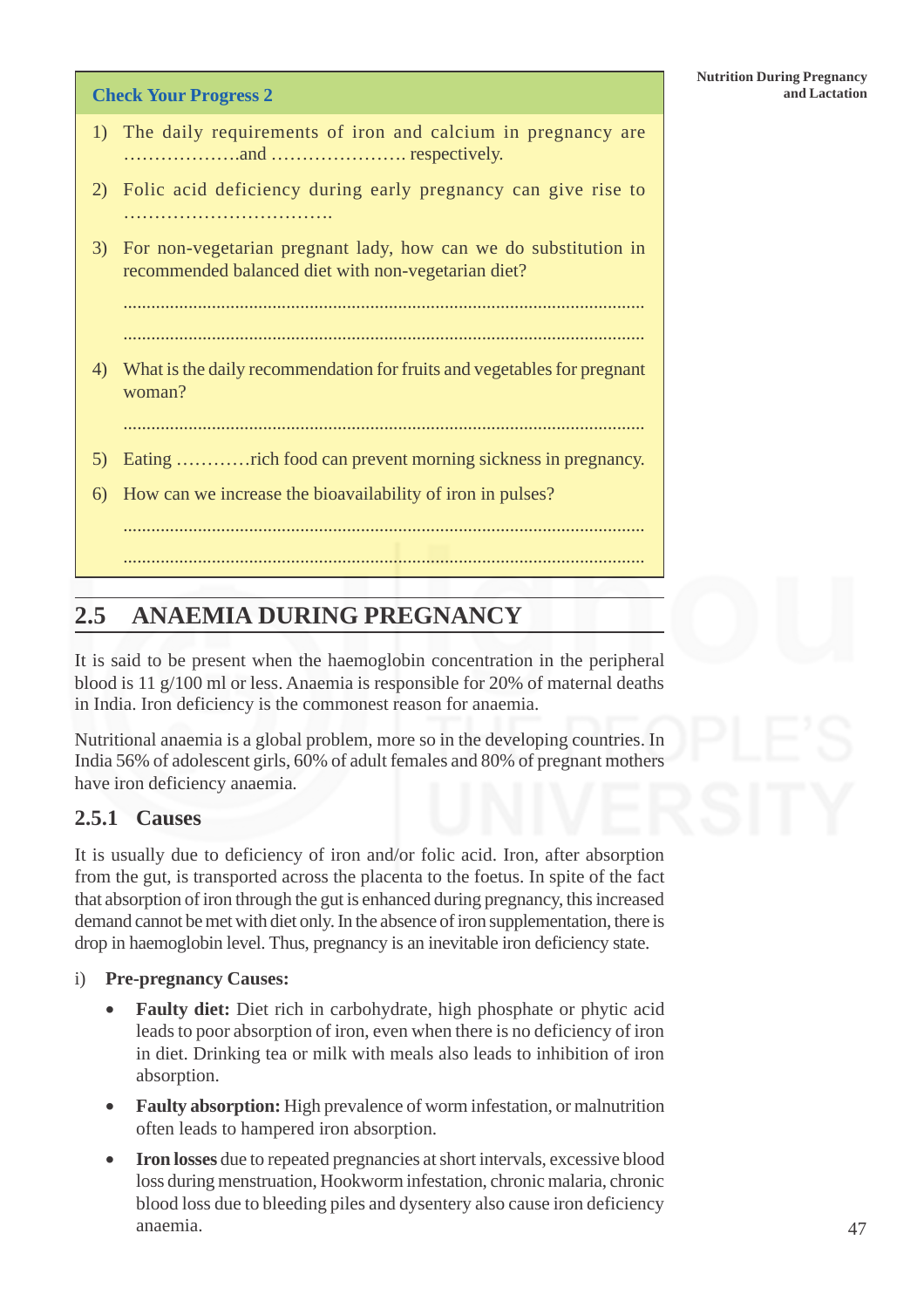- **Nutrition** ii) **Pregnancy Related Causes:** If the iron reserve is inadequate or absent, the factors which lead to the development of anaemia during pregnancy are:
	- i) **Increased demands of iron:** The demand of iron during pregnancy is markedly increased. In pregnancy, the overall maternal need for iron averages close to 1000 mg (300 mg for foetus, 500 mg for maternal Hb mass expansion and 200 mg for iron loss through gut, urine and skin). In twins, the iron demand increases substantially. An adequate balanced diet contains not more than 18–20 mg of iron and assuming that the absorption rate is increased by twofold (20%), the demand is hardly fulfilled.
	- ii) **Faulty diet:** Diet poor in iron, loss of appetite and nausea/ vomiting during pregnancy can lead to diminished intake of iron. Intake of inhibitors of iron with food can lead to less absorption of iron from diet. Tea, coffee, antacids also inhibit iron absorption.
	- iii) **Pre-pregnancy nutritional status:** Majority of the women actually start pregnancy with inadequate iron reserve or frank anaemia. A normal healthy woman having adequate diet takes about two years to replenish the 1000 mg of iron lost during delivery and lactation. It is the state of the iron reserve which largely determines whether or not and how soon a woman will become anaemic during pregnancy. Short interval between two pregnancies also leads to poor iron reserves.

## **2.5.2 Diagnosis of Anaemia**

Through proper history and physical examination, you can diagnose anaemia in the pregnant woman. Examine her for pallor in conjunctiva, nails, tongue, oral mucosa and palms. Presence of pallor should be co-related with Hb estimation and would require haemoglobin (Hb) estimation for confirming the diagnosis and knowing the severity of anaemia.

- **Investigations:**
- i) **Haemoglobin Estimation:** It is the easiest method to diagnose and confirm anaemia. It can be done at Sub Centre (SC) or at the outreach level by Sahil's method. The first Hb level will serve as a baseline reading, with which the later estimations at subsequent antenatal visits can be compared to see the effectiveness of treatment. Pregnant woman having Hb level **below 11 g/dl** at any time during the pregnancy is considered to be suffering from anaemia.

### **Table 2.3: Levels of Anaemia in Pregnancy**

| <b>Haemoglobin Level</b>     | <b>Degree of Anaemia</b> |
|------------------------------|--------------------------|
| More than $11 \text{ gm/dl}$ | No Anaemia               |
| $7-11$ gm/dl                 | Moderate Anaemia         |
| Less than $7 \text{ gm/dl}$  | Severe Anaemia           |

## **2.5.3 Signs and Symptoms**

It depends on the degree of anaemia. In initial stages, there are no symptoms. Diagnosis is made during routine clinical and lab examinations.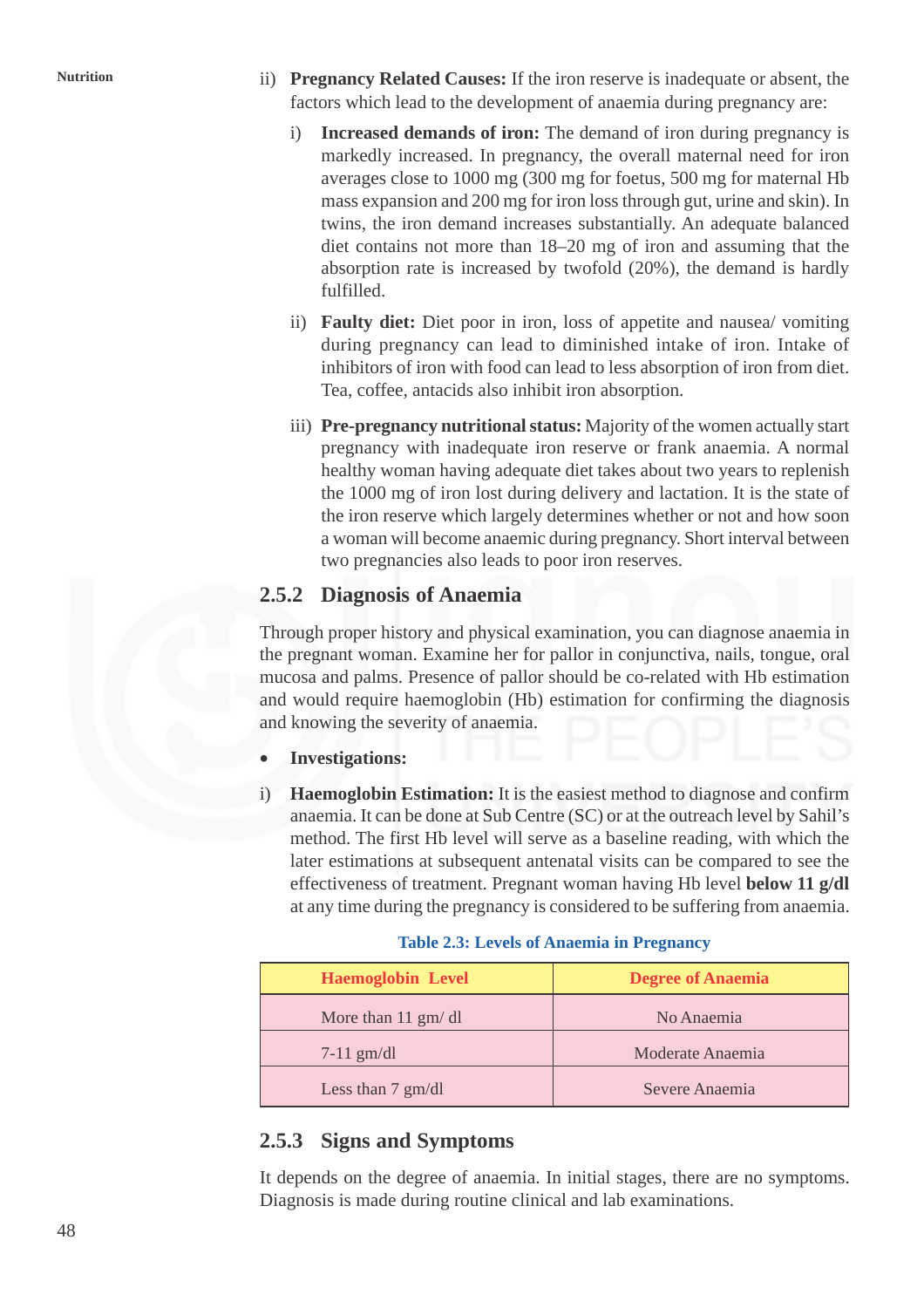**Symptoms:** Lassitude, easy fatigability, weakness and poor exercise tolerance, Nutrition During Pregnancy decreased appetite , light-headedness, indigestion, palpitation, dyspnoea, giddiness and swelling of the legs. On examination: pallor of varying degrees; evidences of glossitis and stomatitis, Pedal oedema.

## **2.5.4 Effects of Anaemia on Pregnancy and its Outcome**

- Mother is at risk of increased blood loss with uterine atony during delivery, thus increasing her risk of needing a blood transfusion.
- Wound healing and immune function are impaired.
- She is more likely to suffer from postpartum depression, poor maternal/infant interaction, and impaired lactation.
- With increased severity, there are increased chances of having LBW/IUGR baby and preterm delivery.
- In severe cases mental development of baby might get affected resulting in cognitive impairment and decrease in IQ in later life.

## **2.5.5 Iron Folic Acid Supplementation**

- While talking to the pregnant woman, stress the need for increased intake of iron during pregnancy. This helps in preventing anaemia and its complications.
- Besides recommending IFA, counsel the woman to increase her dietary intake of iron-rich foods, such as green leafy vegetables, whole pulses, jaggery, meat, poultry and fish.
- Ensure that you have adequate supplies of IFA in your stock to meet the requirements of all pregnant women registered with you.
- **Prophylactic dose:** All pregnant women need to be given one tablet of IFA (100 mg elemental iron and 0.5 mg folic acid) every day for atleast 100 days, starting after the first trimester, at 14–16 weeks of gestation to prevent occurrence of anaemia (prophylactic dose). This dosage regimen is to be repeated for three months post-partum.
- **Therapeutic dose:** If a woman is anaemic (haemoglobin less than 11 g/dl) or has pallor, give her two IFA tablets per day (one morning and one evening) for three months. This means that a pregnant woman with anaemia needs to take atleast 200 tablets of IFA for correction of anaemia (therapeutic dose). This dosage regimen is to be repeated for three months post-partum in women with moderate to severe anaemia. The haemoglobin should be estimated again after a month. If the Hb level has improved, continue with two tablets of IFA daily till it comes up to normal. If it does not rise in spite of the administration of two tablets of IFA daily and dietary measures, refer the woman to the MO at the PHC. Women with severe anaemia (Hb of less than  $7 \text{ g/dl}$ ), or those who have breathlessness, palpitations and increased heart rate (more than 100 beats per minute) due to anaemia, should be started on the therapeutic dose of IFA and referred immediately to the MO in the FRU for further management.

## **2.5.6 Counselling for Anaemia**

Many women do not take Iron Folic acid (IFA) tablets regularly due to some common side-effects such as nausea/vomiting, constipation and black stools. Inform the woman that these side-effects are common and not serious. Explain **Nutrition During Pregnancy**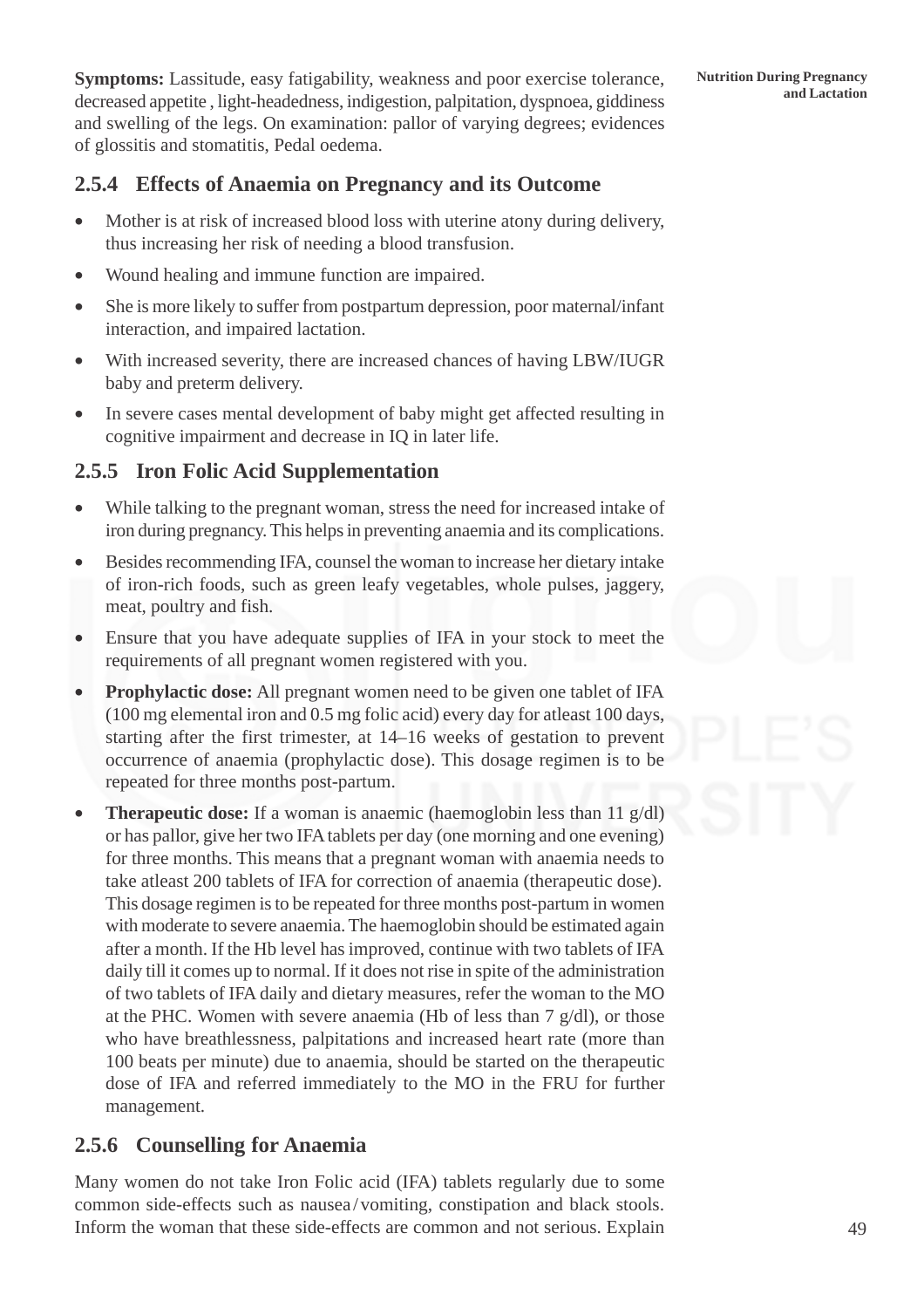**Nutrition** the necessity of taking IFA and the dangers associated with anaemia during pregnancy.

The woman should be counselled on the issues mentioned below:

- Convince the woman about the importance of IFA supplementation and dispel the issues, if any. Tell her that it is normal to pass black stools while consuming IFA and she should not worry about it.
- To avoid constipation, she should drink more water and add roughage to her diet.
- IFA tablets should not be consumed with tea, coffee, milk or calcium tablets as these reduce the absorption of iron.
- IFA tablets must be taken regularly, preferably early in the morning on an empty stomach. In case the woman has nausea and pain in the abdomen, she may take the tablets after meals or at night. This will help avoid nausea.
- IFA tablets may make the woman feel less tired than before. However, she should not stop taking tablets and must complete the course, as advised.
- Ask the woman to return to you if she still faces problems taking IFA tablets. Refer her to the MO for further management.
- Motivate for cooking in iron utensils.
- Emphasise the importance of a high protein diet, such as black gram, groundnuts, ragi, whole grains, milk, eggs, meat and nuts for anaemic women.
- Encourage the woman to take plenty of vegetables and fruits containing vitamin C (like guava, orange and sweet lime), as these enhance the absorption of iron. Pulses can be sprouted to increase the vitamin C content.

### **Check Your Progress 3**

1) What is the prevalence of anaemia in pregnancy in India according to NFHS-3?

................................................................................................................

................................................................................................................

2) What is the cut off haemoglobin level in pregnancy for anaemia?

................................................................................................................

- ................................................................................................................
- 3) Mention three factors in the antenatal period that predispose the woman for anaemia.

................................................................................................................ ................................................................................................................

4) Mention three detrimental effects of iron deficiency anaemia on the pregnancy.

................................................................................................................

................................................................................................................ ................................................................................................................

................................................................................................................ 5) What is the overall maternal need for iron during pregnancy?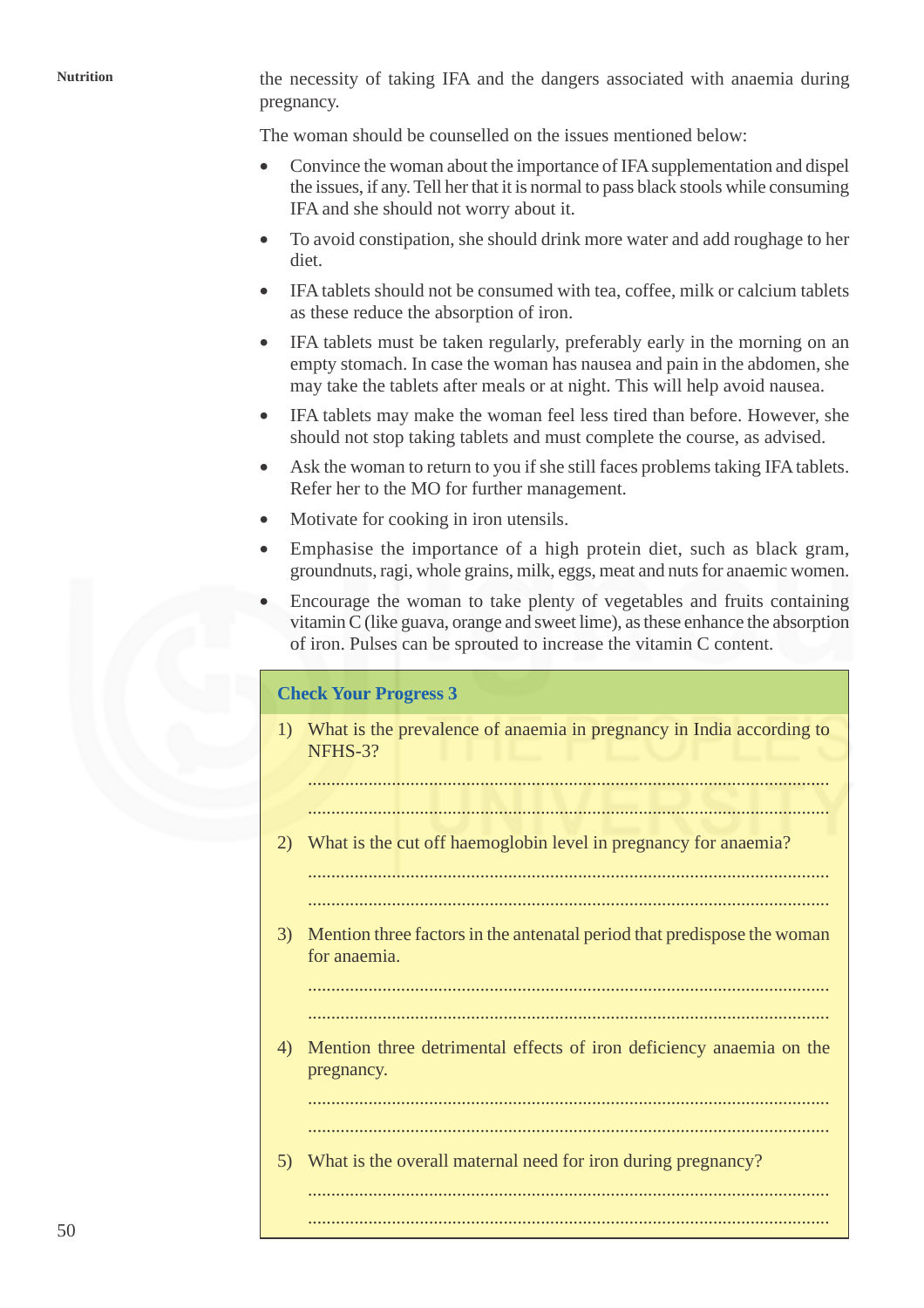$6)$ How will you manage a pregnant woman with 9.2  $\text{gm}\%$  Hb at your centre?

Name three fruits that increase the absorption of iron and why? 7)

### **LACTATION** 2.6

Adequate nutrition during lactation is of vital importance. Infant is dependent on mother's milk for first few months of life. While breastfeeding, the mother needs extra nutrients to meet the baby's increasing needs in addition to her own requirements. A satisfactory diet during pregnancy ensures a good store of nutrients for breast feeding. Inadequate nutrition during lactation affects quality and quantity of milk.

### **Anatomy and Physiology of Breastfeeding** 2.6.1

Let us go through anatomy and physiology of breast feeding given below:

**Anatomy of Breastfeeding:** Human breast consists of the nipple, the areola and the glands and supporting tissue (Fig. 2.2). The breast tissue is composed of the alveoli which are small sacs, made up of millions of milk secreting cells. Their ducts open outside at the nipple area. These ducts become wider beneath the areola to form lactiferous sinuses, where the milk is stored. This system of sinuses and ducts are interspersed in the supporting tissue which consists of fat and connective tissue, which determines the size of the breast.



Fig. 2.2: Anatomy of Breast

Physiology of Breastfeeding (Reflexes): Hormones play a major role in pregnancy and lactation. During pregnancy estrogen secreted by the placenta bring about rapid development of glands in the breasts. This increases breast are ola and nipple size. Progesterone changes the glandular cells to actual secreting cells. By the time the baby is born, breasts reach a degree of development capable of producing milk. But during pregnancy the placental hormones inhibit the secretion of lactating hormones by the pituitary gland. With the sudden expulsion of placenta during delivery, the source of placental hormones is removed and secretion of lactogenic hormones is increased. This brings about production and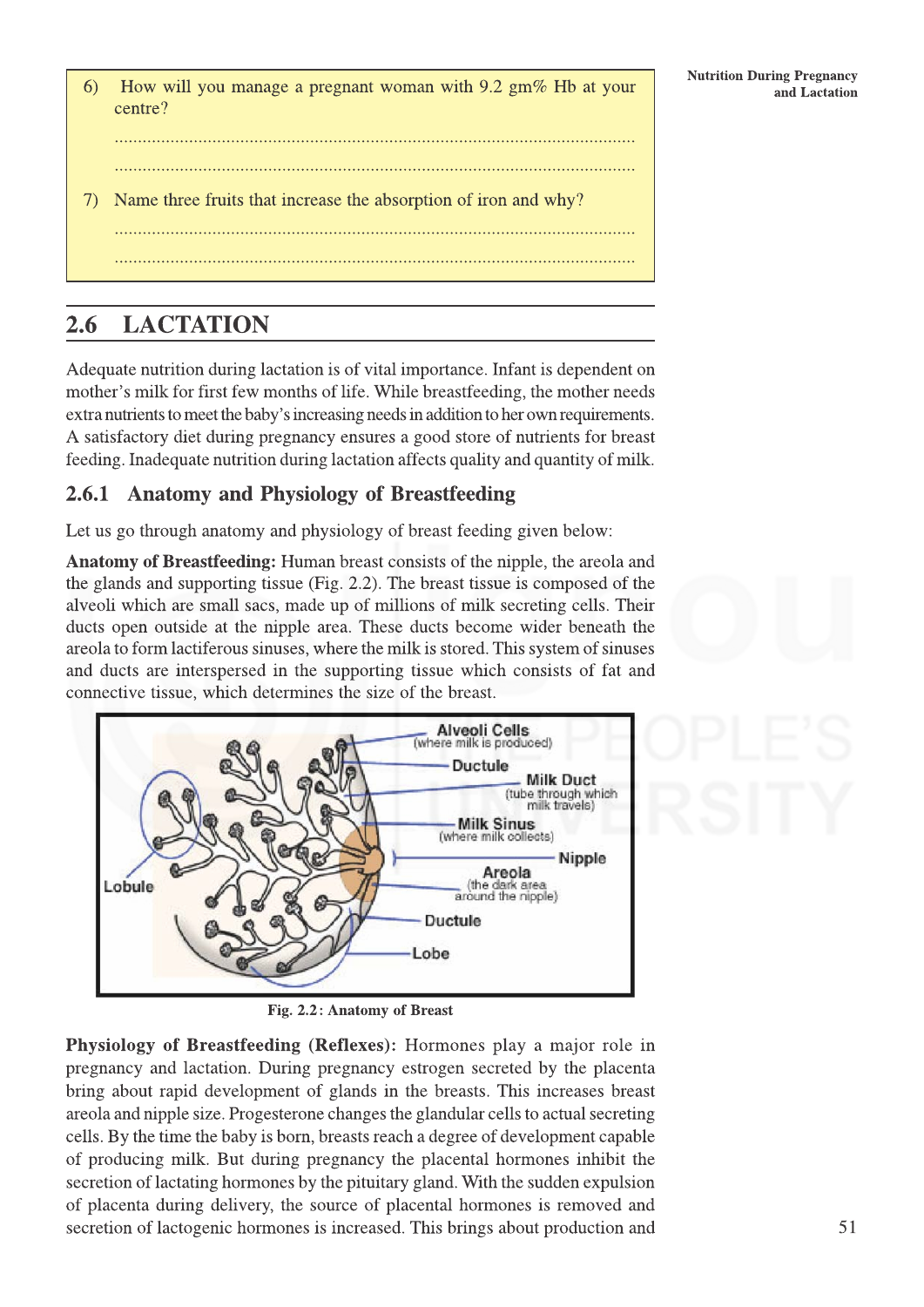**Nutrition** secretion of milk. The process of milk production and secretion occurs in two distinct stages as given below:

- i) **Prolactin reflex** (Milk production reflex)**:** When baby sucks the breast, nerve impulses are passed up the spinal cord to the anterior pituitary, leading to the secretion of prolactin hormone. It is carried via the blood stream to the alveoli in the breasts where it stimulates milk production. Thus, more the baby sucks, more the milk is produced.
- ii) **Let down reflex** (Milk ejection reflex)**:** When the baby sucks, nerve impulses are also passed to the posterior pituitary producing another hormone, oxytocin. It contracts the muscle cells around the alveoli, squeezing out milk and propelling it down to the nipples and in baby's mouth. Oxytocin also makes the uterus to contract, helps in involution of uterus and controls the postpartum bleeding.The letdown reflex is highly sensitive to emotional and psychological disturbances as well as physical contact. The mother's emotions, the baby's cry or even the baby's thought might initiate this reflex. On the other hand, anxiety, fear and tension may inhibit this reflex. Hence the mother should be comfortable and relaxed while feeding the baby.

These two reflexes operate simultaneously and release milk. As long as pituitary produces these lactogenic hormones, it cannot produce sufficient Follicle Stimulating Hormone (FSH) and Leutenizing Hormone (LH) which bring about ovulation. Thus if mother is practicing exclusive breastfeeding natural family planning occurs.

## **2.6.2 Position and Technique of Feeding**

The mother should find a suitable, undisturbed place for breastfeeding. She must position herself comfortably in sitting or lying position and must be relaxed physically and psychologically. Different positions are cradle position, foot-ball hold position, supine position and side lying position shown in Fig. 2.3.

Mother must hold and position the child in such a way that the body is in line, eyes towards the breast, the chin should touch the breast, lower lip is everted, tongue is under the areola, mouth is wide-open so that more of areola is in child's mouth (Fig. 2.5). Mother should ensure that her baby latches on properly and see that (s)he is not smothered by keeping her fingers in between the baby's nose and her breast. Improper position and technique of feeding predisposes for sore nipple and inhibition of reflexes.



**Fig. 2.3: Position and Technique of Breastfeeding**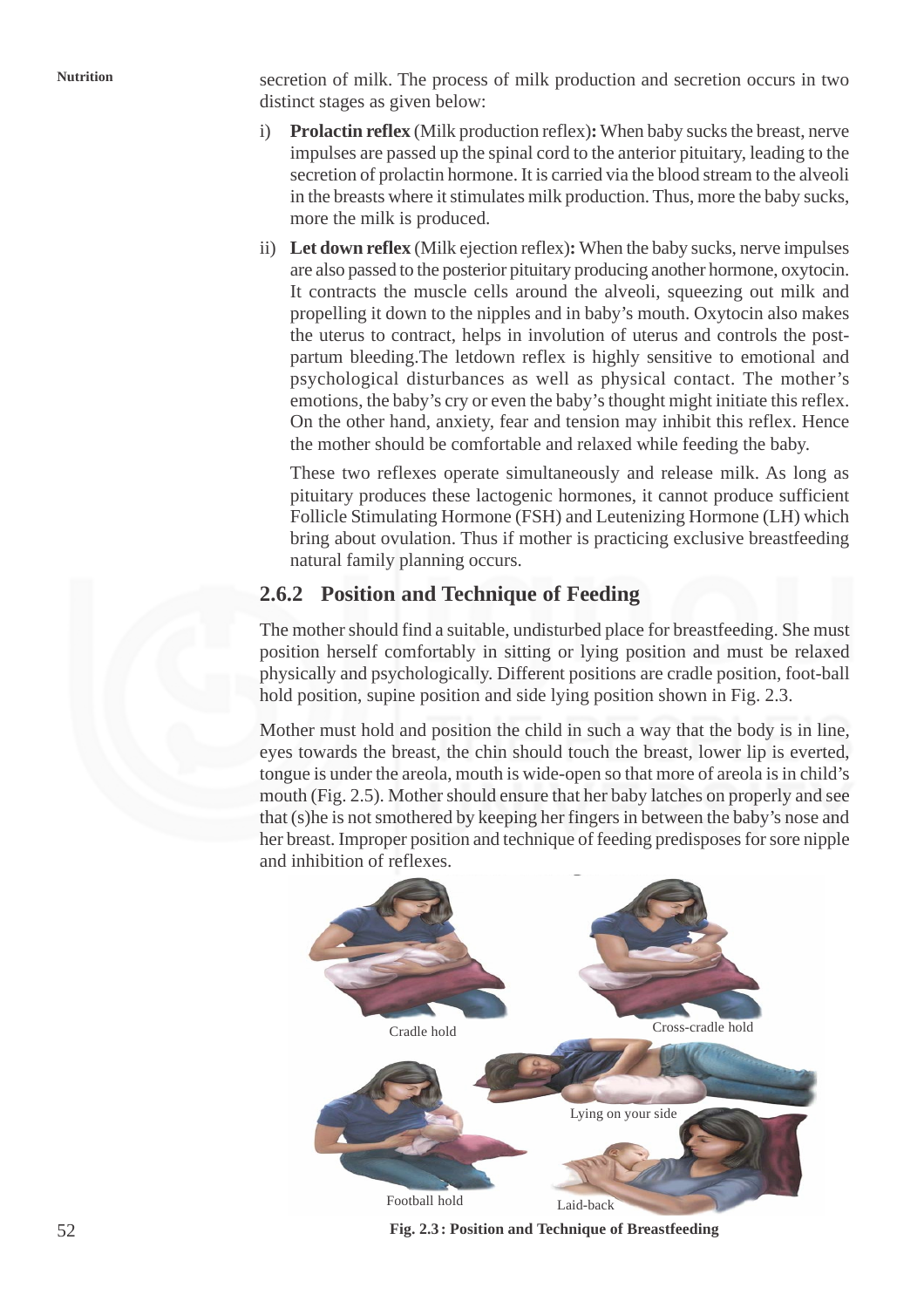- Baby's chin is close to the breast as shown Fig. 2.4
- Baby's tongue is under the lactiferous sinuses and nipple against the palate as shown in Fig. 2.5
- Baby's mouth is wide open and the lower lip turned outwards
- More areola is visible above the Baby's mouth than below it
- No pain while breastfeeding.
- Fig. 2.6 shows signs of poor attachment where nose is pressed against areola and lips not holding nipple with grip.







### **Fig. 2.4: Good attachment Fig. 2.5: Good attachment Fig. 2.6: Poor attachment**

## **2.6.3 Composition of Breast Milk**

The first milk (colostrum) is the most suitable food for baby as it is rich in protein and other nutrients. It is a thick, yellowish, viscous liquid secreted in small amount for first few days after delivery and is rich in antibodies and Vitamin A. This should be given to the baby and not discarded. It is called the first immunisation of baby. After a few days of lactation the mother secretes larger amounts of less viscous and whitish milk known as "mature milk" which is more or less a complete food nutritionally.

|  |  | <b>Table 2.4: Composition of mother's milk</b> |
|--|--|------------------------------------------------|
|--|--|------------------------------------------------|

| <b>Nutrient</b>       | <b>Quantity / 100 ml</b> |  |
|-----------------------|--------------------------|--|
| Energy                | 65 kcal                  |  |
| Protein               | 1.1 <sub>g</sub>         |  |
| Carbohydrate          | 7.4 g                    |  |
| 3.4 g<br>Fat          |                          |  |
| Calcium               | $28$ mg                  |  |
| Vitamin A (Retinol)   | 137 I.U.                 |  |
| Thiamine<br>$0.02$ mg |                          |  |
| Riboflavin            | $0.02$ mg                |  |
| Vitamin C             | $3 \text{ mg}$           |  |
| Negligible<br>Iron    |                          |  |

Under normal conditions, Indian mothers secrete 450–600 ml daily.

## **2.6.4 Key to Successful Breastfeeding**

Following tips can prepare your client for a successful motherhood:

• Prepare the expectant mother for breastfeeding before delivery.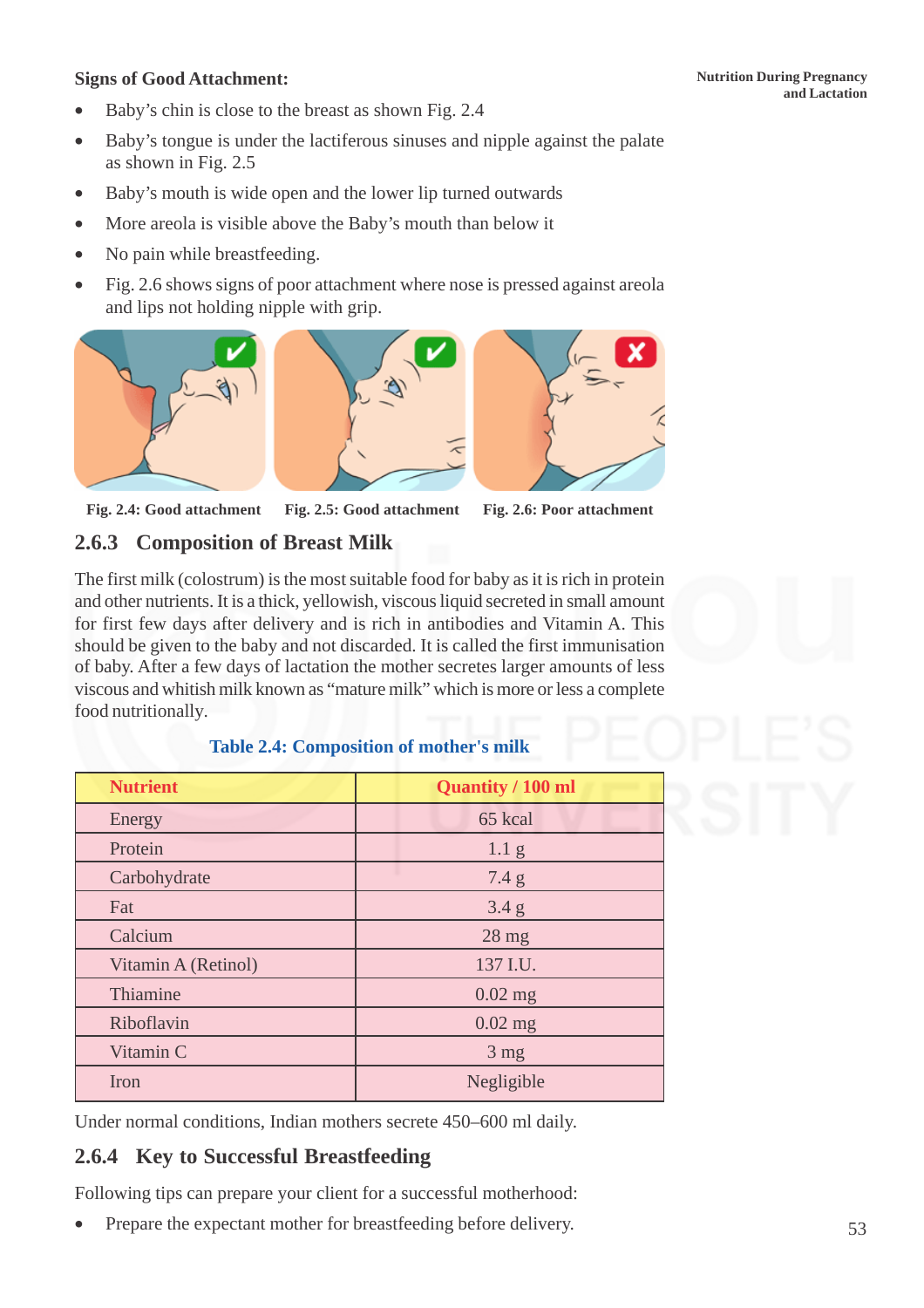- Nutrition Examine the nipples and if inverted nipples, take care of them by teaching the woman negative suction technique by plastic syringe and reassure her.
	- Tell her to begin breastfeeding as soon as possible after birth, preferably within an hour. In case of caesarian section, mother can start breastfeeding the child after about 4 hours, when she recovers from the effects of anaesthesia.
	- Inform family about side effects of prelacteal feeds and discourage them from giving it to the baby.
	- Teach her different positions for breastfeeding and help to adopt the suitable one. She can use pillows for support.
	- Tell her to alternate the breast the baby begins with. But make sure that the baby empties the first breast completely before switching to another breast. This ensures that baby gets the hind milk which is rich in fat and keeps the baby satisfied. She should let the baby finish the first breast (about 10 to 15 minutes) before offering the second.
	- Mother should feed the child 10 to 15 times a day (3 to 4 feedings during night). Frequent sucking by the child not only stimulates milk production and flow but also prevents engorgement of breasts.
	- As the baby grows, she should feed him/ her on demand.
	- Burping should be done once or twice during and after each feeding.
	- If the baby is sleeping peacefully after breastfeeding for 1.5–3 hours, passing urine frequently and gaining weight, the breast milk is adequate.
	- Talk to her about importance of breastfeeding exclusively during the first six months as it is ideal for the baby's growth and development. No supplements (water, glucose water, formula, etc.) should be given to the newborn unless a clear medical reason exists.
	- Motivate her to eat healthy and be cheerful for a successful motherhood.

## **2.6.5 Advantages of Breastfeeding to the Baby**

Mother's milk is the complete food available for the baby as it:

- Contains all the required nutrients in definite proportions.
- Easily digested.
- Contains antibodies (anti-infective factors) and other protective substances which fight respiratory infection, alimentary diseases and also allergies, eczema and asthma.
- Contains lactoferrin which binds iron and prevents anaemia in infant.
- Bacteriologically clean and pure (hygienic).
- Obtained easily, freely, all the time and at a suitable temperature (cost effective).
- Improves the intelligent quotient (IQ) of the child and vision due to special fatty acids.
- Prevents obesity in the child.
- Prevents/ postpones the onset of lifestyle diseases like diabetes, cancer and hypertension.
- Sucking helps development of jaws and also gives the child chubby-cheek appearance.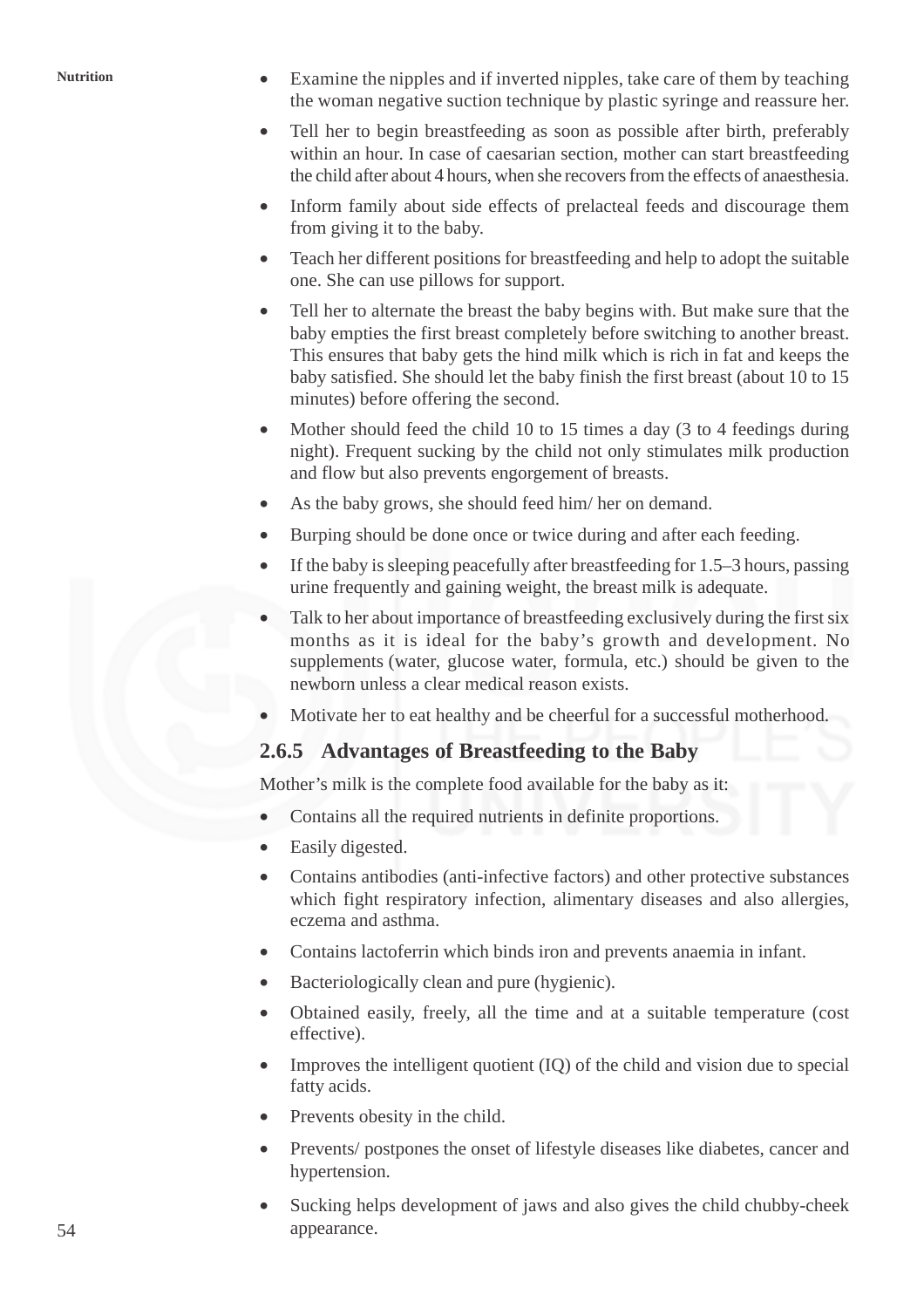Thus, it promotes overall growth and development of the child (i.e. physical, Nutrition During Pregnancy and Lactation psychological, social, motor and mental development).

**Advantages to the Mother:** Early initiation of breast feeding helps in quick and early involution of uterus and reduces post-partum bleeding.

- Exclusive breastfeeding is a natural contraceptive method
- Prevents cancer of the breast
- Acts as an 'anti-diabetogenic factor' by reducing the requirement of insulin in diabetic mothers
- Helps in restoration of original physique
- Establishes psychological bonding with the baby.

### **Check Your Progress 4**

- 1) ……………….. hormone facilitates the release of milk from alveoli.
- 2) What is the Energy and Protein content of breast milk?
	- ................................................................................................................ ................................................................................................................
- 3) How breastfeeding acts as natural contraceptive?
- ................................................................................................................

................................................................................................................

4) Write down three benefits of breastfeeding for the child and mother each.

................................................................................................................

# **2.7 NUTRITIONAL REQUIREMENT DURING LACTATION**

................................................................................................................

Breastfeeding imposes greater strain on mother than pregnancy as she has to nourish a rapidly growing infant with breast milk. The mother should eat a wide variety of foods to make sure that her own nutritional needs as well as those of her growing baby are met. If the diet of the mother had been satisfactory during pregnancy, she will have enough stores for the successful breastfeeding. However, if the mother had not taken good care of her diet during pregnancy, her nutrient stores might have become deficient in order to take care of her growing foetus. In such cases, the mother will have to take extra care, so that she and her baby do not land up in malnutrition. Otherwise there is no particular need to modify the usual dietary pattern followed during pregnancy.

Recommended Dietary Allowances (RDA) for lactating mothers is given in Table 2.5. You will appreciate that the nutrient requirements given are for two periods i.e. 0–6 months and 6–12 months and the nutrient needs for the first six months are higher than next six months. Amount of milk produced during the first 6 months is much higher. After 6 months the infant is given additional foods so dependence on breastfeeding decreases gradually.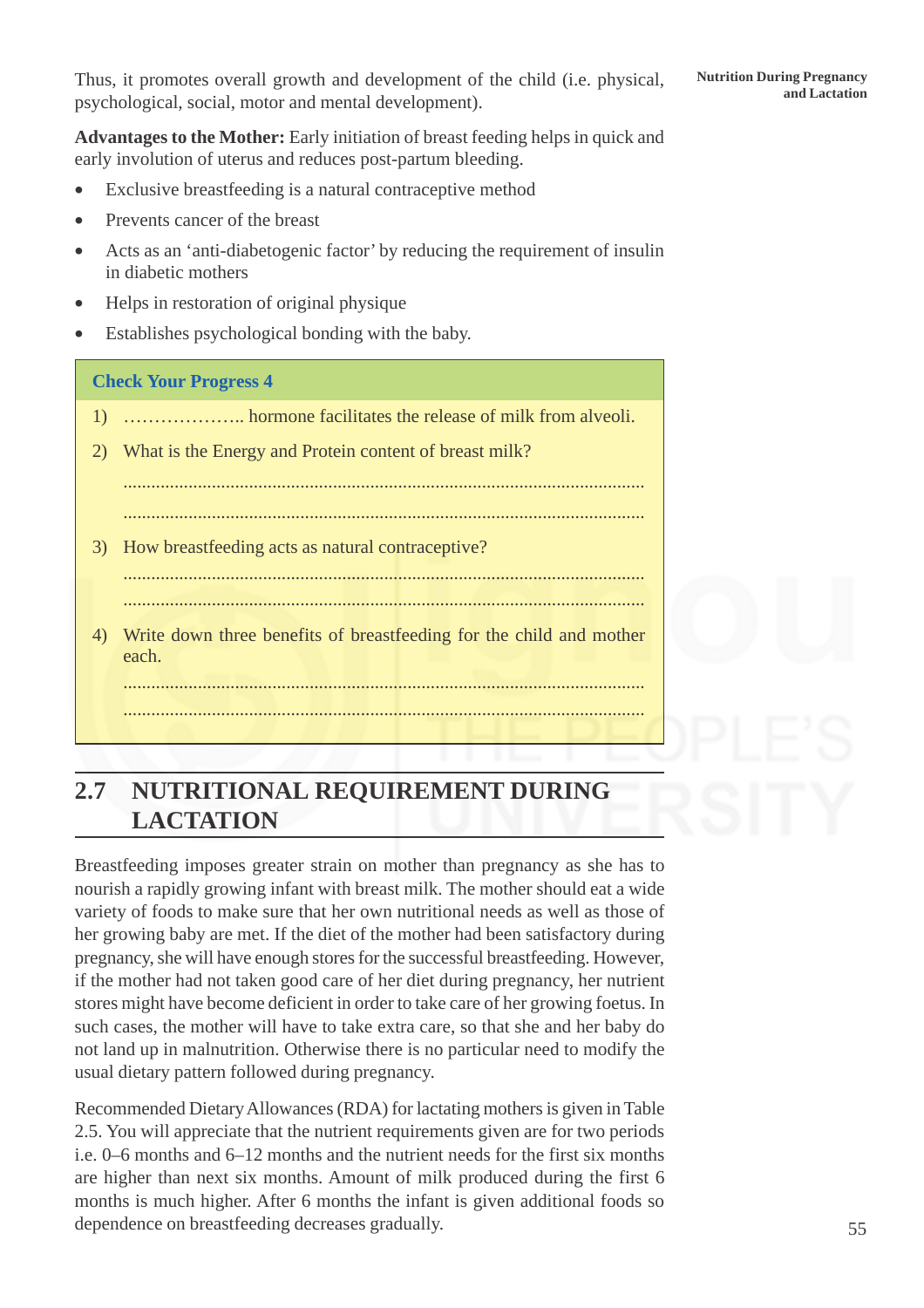| Nutrition |  | <b>Table 2.5: RDA for a Sedentary Lactating Woman</b> |  |
|-----------|--|-------------------------------------------------------|--|
|           |  |                                                       |  |

| <b>Nutrients</b>                       | 0-6 months | 6-12 months |
|----------------------------------------|------------|-------------|
| Energy (kcal)                          | $+600$     | $+520$      |
| Protein $(g)$                          | 74         | 68          |
| Visible fat $(g)$                      | 30         | 30          |
| Calcium (mg)                           | 1200       | 1200        |
| Iron (mg)                              | 21         | 21          |
| $\text{Zinc} \left( \text{mg} \right)$ | 12         | 12          |
| Magnesium (mg)                         | 310        | 310         |
| Vitamin A (IU)                         | 950        | 950         |
| Thiamine (mg)                          | $+0.3$     | $+0.2$      |
| Riboflavin (mg)                        | $+0.4$     | $+0.3$      |
| Niacin (mg)                            | $+4$       | $+3$        |
| Vitamin B6 (mg)                        | 2.5        | 2.5         |
| Vitamin C (mg)                         | 80         | 80          |
| Dietary Folate (µg)                    | 300        | 300         |
| Vitamin B12 $(\mu g)$                  | 1.5        | 1.5         |

## **Calories**

Additional 600 kcal / day are recommended during first 6 months of lactation. Most Indian mothers continue to lactate even after 6 months. But milk production is reduced. So, additional 520 kcal / day are recommended from 6–12 months of lactation.

## **Protein**

Protein requirement also increases for production of milk. The recommended additional protein intake during lactation is 19 g per day for 0–6 months and 13 g per day for 6–12 months.

### **Fats**

ICMR has suggested an intake of 30 gm of visible fat per day, which is 10 gm more than the non-pregnant non-lactating status.

### **Micronutrients**

### **MINERALS:**

- i) **Calcium:** Mother's milk contains about 30 mg of calcium per 100 ml. ICMR has recommend 1200 mg of calcium per day for a lactating mother.
- ii) **Iron:** Most mothers have lactational amenorrhoea. It results in saving of nearly 1 mg of iron per day which otherwise would have been lost due to menstruation. This is sufficient. Hence iron requirement during lactation is same as that of a normal adult woman i.e., 21 mg/day.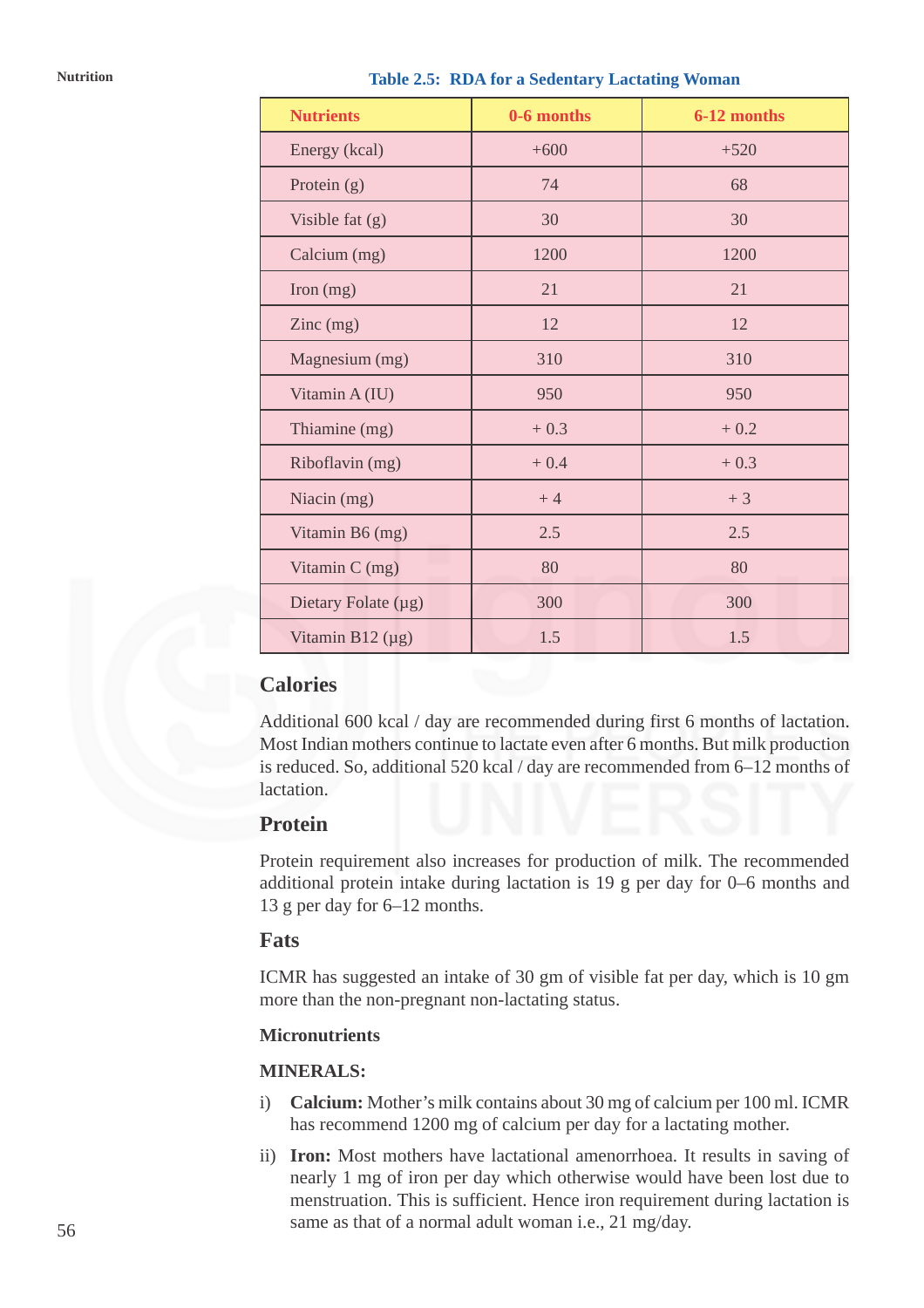### **Nutrition During Pregnancy and Lactation**

### **VITAMINS**

- i) **Vitamin B Complex:** As the calorie and protein requirements increase during lactation, the requirements of Thiamine, Riboflavin and Niacin vitamins also increase correspondingly. The increments have been as 0.3 mg, 0.4 mg and 4 mg for thiamine, riboflavin and niacin respectively. An additional intake of 0.5 µg i.e. a total intake of 2.5 µg/day has been recommended for vitamin B6 (same as during pregnancy)
- ii) **Folic acid:**The recommendation for folic acid during lactation is 300 µg/ day i.e. an additional allowance of 100 µg /day.
- iii) **Vitamin C:** An additional intake of 40 mg/day is recommended (80 mg per day)

# **2.8 DIET DURING LACTATION**

A lactating mother requires not only large quantities of body building and protective foods but also additional energy yielding foods to facilitate formation and secretion of breast milk. Besides adhering to the basic principles of meal planning the following guidelines need to be considered:

- As the nutrient needs are enhanced, the meal pattern may be changed to 5–7 meals a day by introducing in between snack between the meals (just like pregnancy)
- No food needs to be restricted for lactating woman, except spicy and strong flavoured foods as they may cause gastric distress to the mother and may be distasteful for baby.
- Adequate fluids such as water, milk, milk based beverages and fruit juice based on affordability should be encouraged as it facilitates production of milk. Taking extra fluid half an hour before the feed is beneficial.
- Any medicine during lactation must be avoided or taken under strict medical supervision as almost all medicines are secreted in the milk and might affect the baby.
- When a mothers diet is inadequate, her milk yield is usually well maintained by drawing on her own reserve of nutrients and evidence of malnutrition is likely to appear in the mother before it does in her child. An adequate diet during lactation will not only help the mother to maintain a sound health but also ensure good milk supply for a healthy infant.

Additional requirements in diet for lactating woman is given in the diet for pregnancy part. (Table 2.6)

| <b>Food Item</b> | <b>Sedentary Worker</b> | <b>Moderate Worker</b> | <b>Hard Worker</b> |
|------------------|-------------------------|------------------------|--------------------|
| Cereals          | 470 gm                  | $500 \text{ gm}$       | $635 \text{ gm}$   |
| <b>Pulses</b>    | $70 \text{ gm}$         | $75 \text{ gm}$        | $80 \text{ gm}$    |
| Leafy vegetables | $100 \text{ gm}$        | $100 \text{ gm}$       | $50 \text{ gm}$    |
| Other vegetables | $40 \text{ gm}$         | $40 \text{ gm}$        | $100 \text{ gm}$   |
| Roots and tubers | $50 \text{ gm}$         | $50 \text{ gm}$        | $60 \text{ gm}$    |
| <b>Milk</b>      | $200$ ml                | $250$ ml               | 300 ml             |
| Oil and fats     | $30 \text{ gm}$         | $35 \text{ gm}$        | $50 \text{ gm}$    |
| Sugar or jaggery | $30 \text{ gm}$         | $30 \text{ gm}$        | $50 \text{ gm}$    |

### **Table 2.6: Balanced Diet for a Lactating Woman**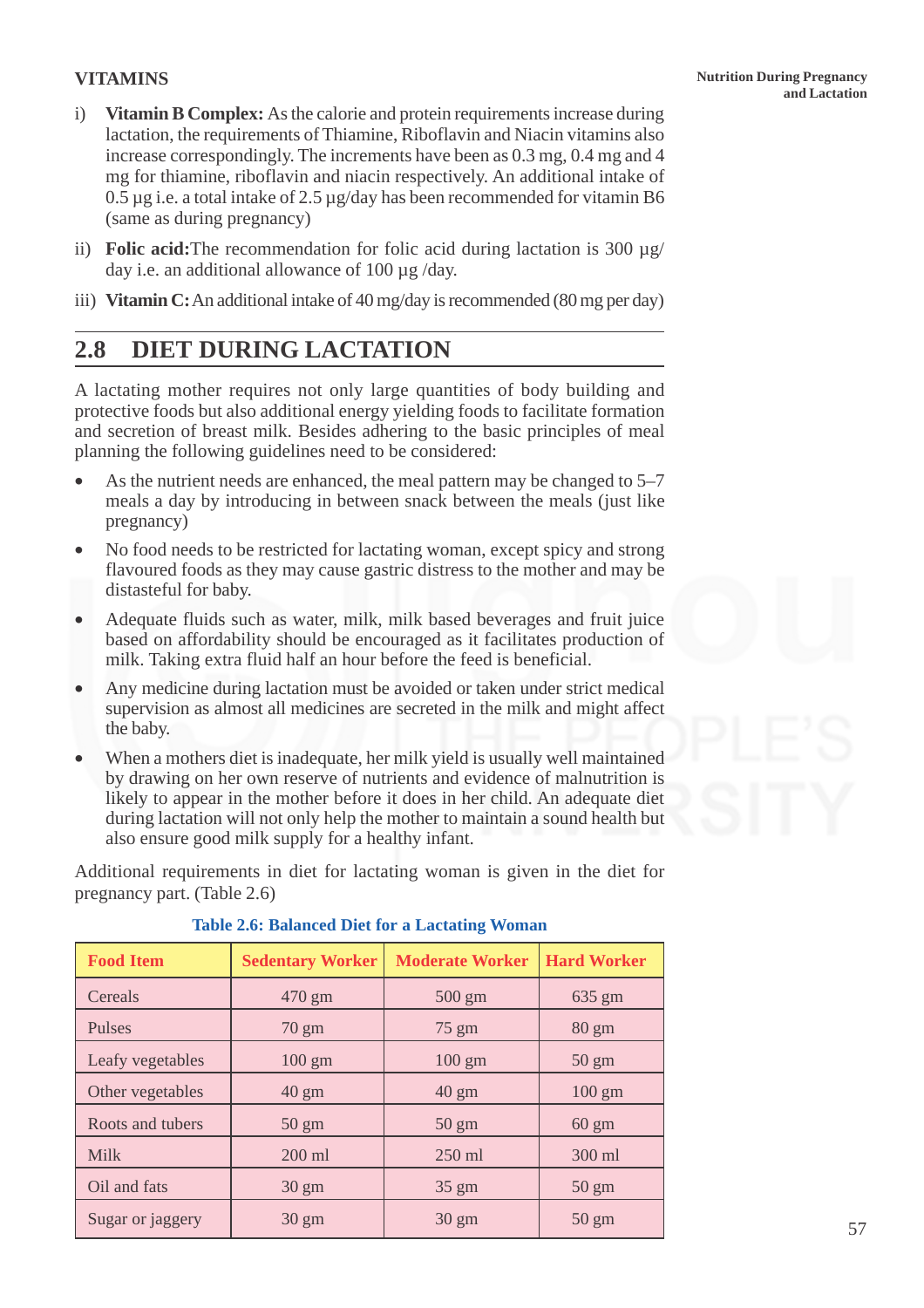**Nutrition Sample Diet in Lactation:** Nutritional requirements during lactation are higher than those during pregnancy. So the diet has to be increased further. You already know about the sample diet in pregnancy. For lactational period, you just have to add:

- One glass of milk
- One serving of chapatti/rice during lunch and dinner, and
- One serving of fruit

Total fluid during the day should be 7–8 glasses. Excess use of highly flavoured, gas producing foods like cabbage, radish, capsicum, onions etc. should be avoided.

# **2.9 IMPORTANCE OF COMPLEMENTARY FEEDING/WEANING**

At birth, mother's milk alone is adequate for the infant, but after some time breast milk secretion in the mother slowly comes down. Thus infants are likely to get deprived of adequate nutrients due to the increased nutrient requirements and decreased availability of breast-milk. So after six months of exclusive breastfeeding, the baby should gradually be introduced to energy dense nutritional supplements along with continuation of breastfeeding.

Weaning means introducing a range of semisolid foods gradually, until the baby is eating the same foods as rest of the family. It is an important period as the baby is slowly switched over from only breast milk to other food. Delayed or faulty weaning (quality/quantity) leads to malnutrition of the baby.

The weaning food to start with could be liquids like milk or gradual introduction of semi-solids like 'suzi kheer' or mashed fruits. Infants should start receiving complementary foods at 6 months of age in addition to breast milk, initially 2–3 times a day between 6–8 months, increasing to 3–4 times daily between 9–11 months and 12–24 months with additional nutritious snacks offered 1–2 times per day, as desired. By the age of one year the child should eat half of the mother's diet.

### **Principles in preparing complementary food supplements:**

- Introduce small quantities of food at frequent intervals (3–4 times a day) as the infant will not be able to eat large quantities of food in one sitting at a given time.
- Initially, food should be semi-solid for easy swallowing. Mother should be made aware that initially the infant tends to spit the food out and this should not be mistaken as dislike for that food.
- Counsel the mother to not force feed the baby. If the baby doesn't seem to want it, wait and try again later. If she is using a spoon, wait for the baby to open her mouth when the food is offered. Let the baby touch the food in the dish or on the spoon.
- Weaning foods based on cereal-pulse-nut and sugar/ jaggery combinations will provide good quality protein, adequate calories and other protective nutrients.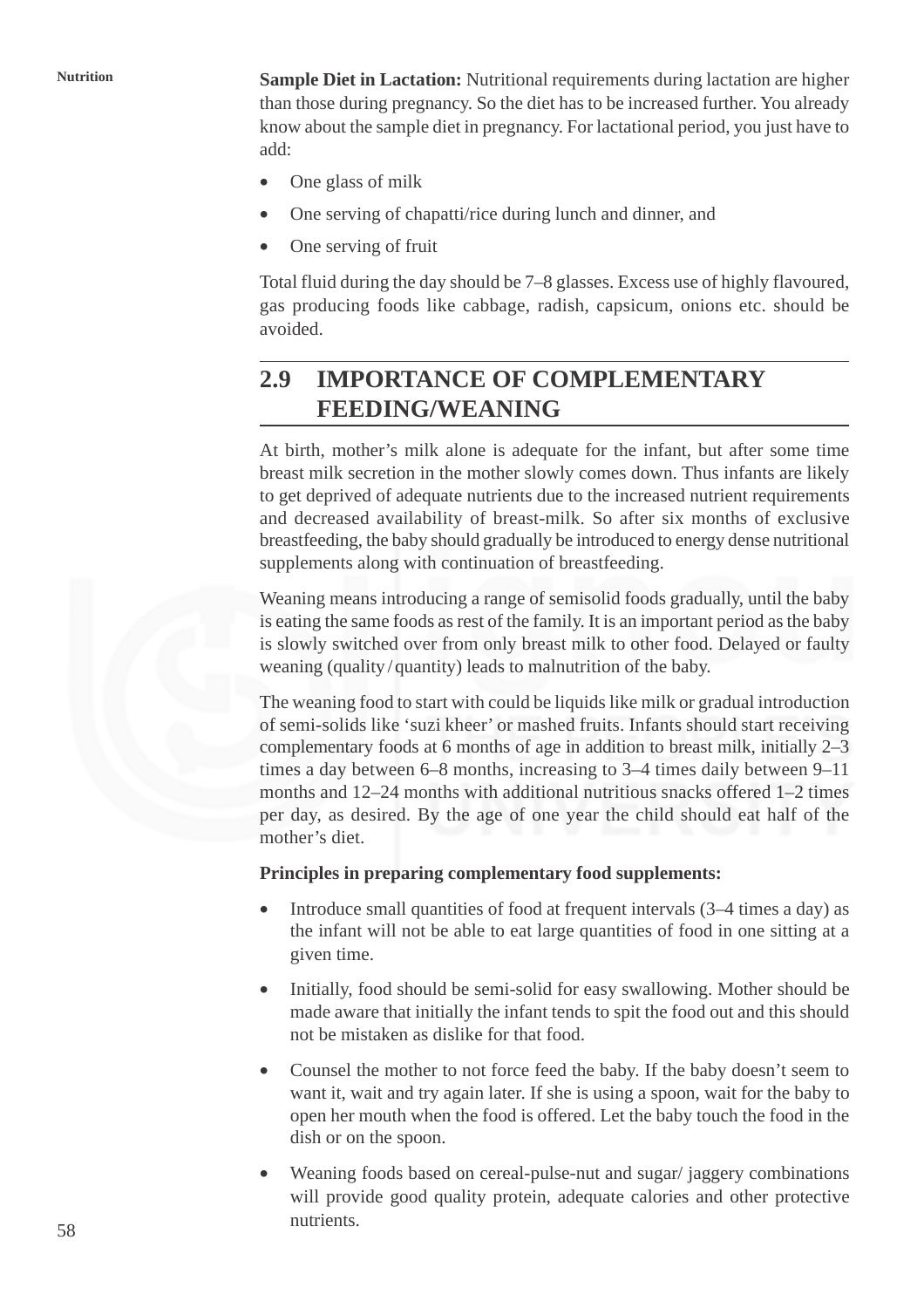- Since infants cannot consume bulky complementary food, in sufficient Nutrition During Pregnancy<br>and Lactation quantities, energy-rich foods like fats and sugars should be included in such preparations.
- Include green leafy vegetables (GLVs), which are rich, yet inexpensive, sources of vitamins and minerals in the diet but make sure to well clean the GLVs before cooking otherwise the infant might develop loose motions.
- Since GLVs are rich in dietary fibre, it is advisable to initially feed only the juice of the GLVs after cooking them properly.
- Infants should be introduced to different vegetables and fruits gradually.
- Food should be thoroughly cooked and mashed before feeding.
- If families can afford, egg yolk and meat soup can be introduced.
- At about one year of age, the child should share the family diet.
- Observe hygienic practices while preparing and feeding the complementary food.
- Start by offering a small amount of mashed vegetable, fruit or boiled rice mixed with milk after a milk feed or in the middle of one, if this works better.

# **2.10 LOCAL DIETARY HABITS AND NUTRITION PROBLEMS**

People have their likes and dislikes and their beliefs and taboos about food. Many people are conservative in their food habits. What one society regards as normal or even highly desirable. However, another society may consider revolting or totally inedible. Religion may have an important role in forbidding the consumption of certain foods. Sometimes people choose poor diet, even when good choices are available, because of cultural influences.

Food taboos are the restriction or prohibition of some food items. These restrictions force the people to abstain from certain food and drinking items, as these things are embedded into the cultural and religious threads. Some of the food taboos/ practices give rise to unwanted health implications. A classic example is occurrence of beri-beri in people who thrived on milled and highly polished rice as their staple diet, thus suffering from vitamin B1 deficiency and its manifestation. Similarly populations that consumed the jowar (sorghum) millet almost exclusively as their staple diet, were prone to pellagra.

Families play an important role in shaping the food habits, which are passed from generation to generation, e.g. wheat is the staple cereal in northern States and rice in eastern and southern States. During World War II, when rice was not available, wheat was made available to people of south India, but people refused to eat. In some families, rice water is drained at the end, thus loosing the starch; vegetables are washed after peeling, thus leading to loss of water soluble nutrients. In most Indian households, from low socio-economic status, men of the family eat first and women eat last, usually eating less than the desired. This results in poor health of the women.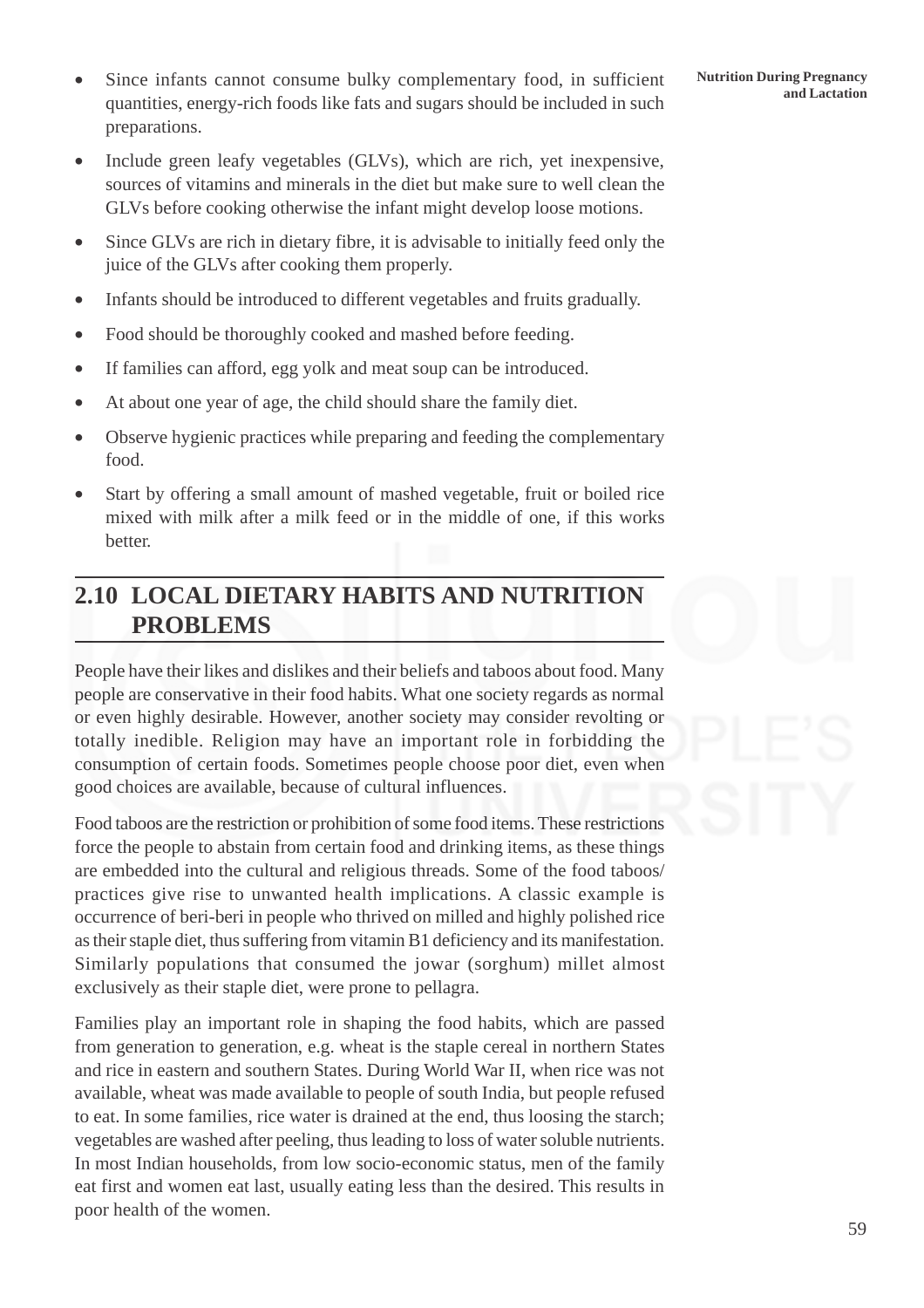**Nutrition** The need for providing extra nutrition to the pregnant women is usually not realised in rural families. Nutrition-related practices during pregnancy are usually based on the belief that 'hot' foods are harmful and 'cold' foods are beneficial. A number of food habits and practices are poor from a nutritional point of view. For example, in Gujarat, dals, green leafy vegetables, rice and fruits are avoided by the pregnant mother as people believe that eating more nutritious food will lead to big size baby, thus making the delivery difficult. In some communities food of animal origin are denied in pregnancy as people believe that they can lead to big baby size. In Karnataka, Papaya, sesame, jack fruit, custard apple, pumpkin juice, cucumber, mango, guava, aloe vera are avoided in many families, as they are considered to be abortifacient. Egg, jaggary are also prohibited in some areas owing to the fear of abortion. Ragi, a good source of calcium is avoided in pregnancy as it is said to impart dark colour to the baby. Similarly grapes, orange, jackfruit, apple and guava are avoided during pregnancy and lactation as they are believed to increase the chances of respiratory infections in the child.

> In some communities, food is restricted in the postpartum period to two meals a day and water is restricted to one glass only. This is done due to the belief that it will help in healing of the mother' stomach and in involution. Post-partum practices in the households are usually enforced by elderly female relatives. These women may decide the kinds of food a postpartum woman can consume. Some women may be required to follow a diet of only puffed rice, tea and hot water for the first three days after delivery. The consumption of milk, butter, ghee and some types of fish is encouraged due to the belief that these foods will increase the quantity and quality of breast milk. Postpartum women may consume a large quantity of garlic, to aid in the contraction of the uterus or to 'dry the womb'.

> Common foods that are traditionally avoided by postpartum women include certain varieties of GLV, fibrous vegetables, melons, pumpkin, papaya, eggplant, shell fish, eggs (in certain castes and communities), certain varieties of fish, lemons, limes, oranges, grapes, chillies, bell peppers, spices, bananas, yoghurt, and oily food.

> In India, cultural practices related to lactation and breastfeeding are based upon the concept of ritual hot and cold foods. Initiation of breastfeeding by Indian women is usually delayed, and starts when colostrum is fully expressed. Colostrum is rejected in some communities as it is considered dirty and not good for the baby. Before the initiation of breastfeeding, infants may be given pre-lacteal feeds, including boiled water, sugar-water, tea, honey, cow or goat milk and mustard seed oil in order to cleanse the infant's digestive system from impurities of the womb, and to substitute breastfeeding before colostrum is completely expressed.

> You, as a first line health professional, should be aware of the practices carried out in your area. If you come to know about certain harmful nutritional practices, counsel women and the families regarding these taboos and try to change their perspective. You should also inform them about the benefits of colostrum feeding and encourage them to start breastfeeding as soon as possible, preferably within first hour of the birth. The practice of giving pre-lacteal feeds to newborns should be discouraged as this may lead to introduction of infection in the infant as well as problems in breastfeeding.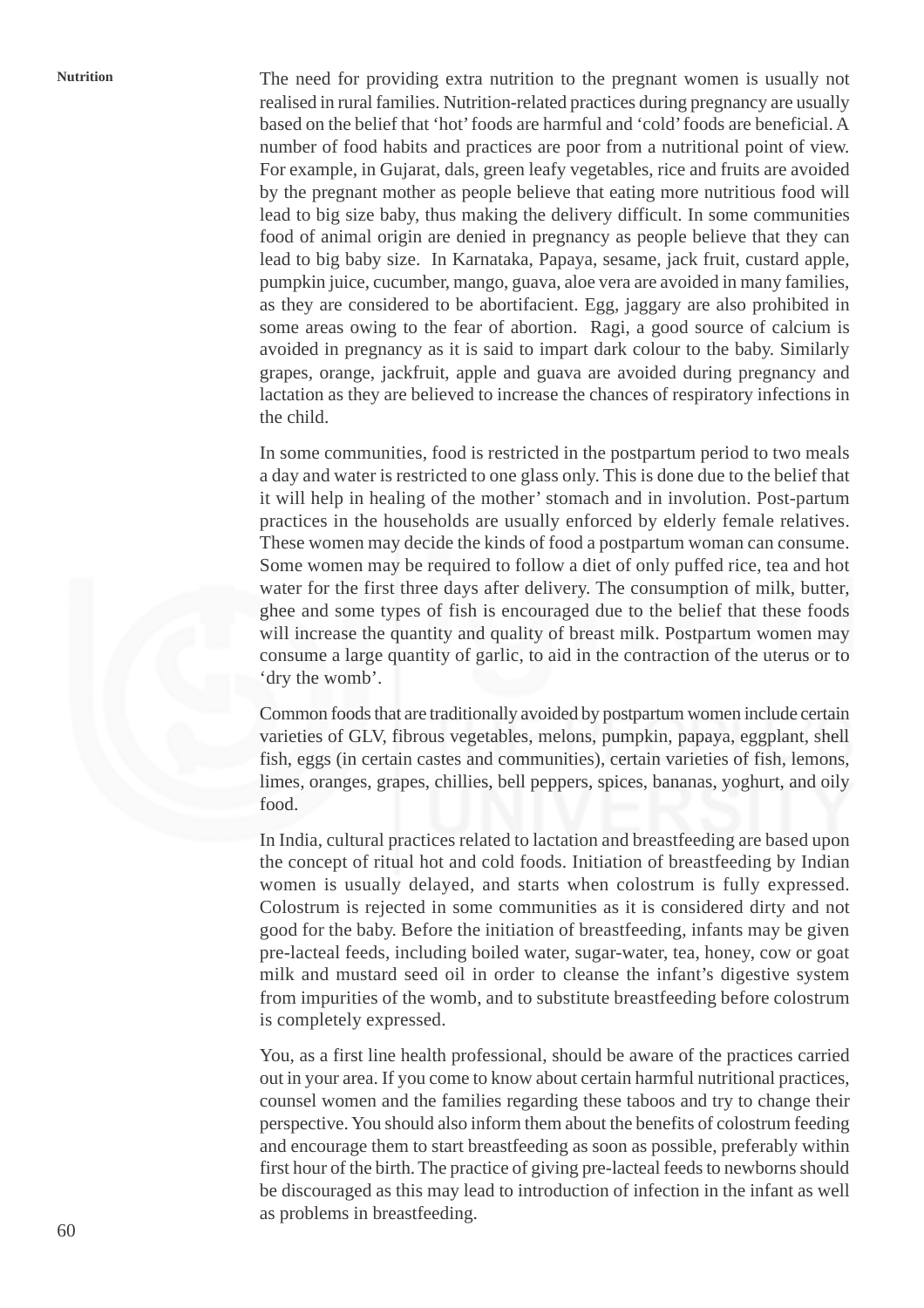- 1) The RDA for Energy and Protein during lactation is ……… and ………
- 2) The daily requirements of iron and calcium during lactation are ……………….and …………… respectively.
- 3) Why mother is told to make sure that one breast is empty before offering another breast to the baby during breast feeding?

................................................................................................................ ................................................................................................................

- 4) The most appropriate time for weaning of a baby is……………….
- 5) Include ………………….. in diet of the infant for optimum intake of vitamins and minerals.
- 6) By the age of one year the child should be eating…………. of mother's diet.
- 7) Restriction or prohibition of food items in a community or section is known as…………….
- 8) If the staple diet of population is rice or jowar, there is possibility of occurrence of ……………. and ………………respectively.
- 9) Practice of giving prelacteal feeds to the newborn baby is harmful as it may introduce ……… in the baby.

# **2.11 LET US SUM UP**

In this unit you have learnt about the importance of diet during pregnancy and lactation. Both are the stages of high nutritional requirement not only in terms of quantity but also quality. Balanced diet during pregnancy and lactation results in healthy mother and baby. Anaemia is a commonly occurring problem in pregnancy, which not only affects mother's well-being but can also jeopardize the foetus. With few considerations in diet and iron supplementation, this can easily be avoided. Breast milk is the complete food for the baby and breastfeeding should be started soon after the birth. Till 6 months only mother's milk should be given, followed by weaning at 6 months and continuation of breastfeeding. Weaning is a crucial phase of an infant's life. If not weaned properly and at right time, the child can face many consequences, malnutrition being most common. You also got to know about some unhealthy nutritional practices present in the community. These can be tackled with educating the target group patiently and tactfully.

# **2.12 MODEL ANSWERS**

## **Check Your Progress 1**

- 1) 11 kgs
- 2) Blood volume
- 3) Energy +350 kcal/day and proteins +23 gm /day
- 4) 200 µg, 500 µg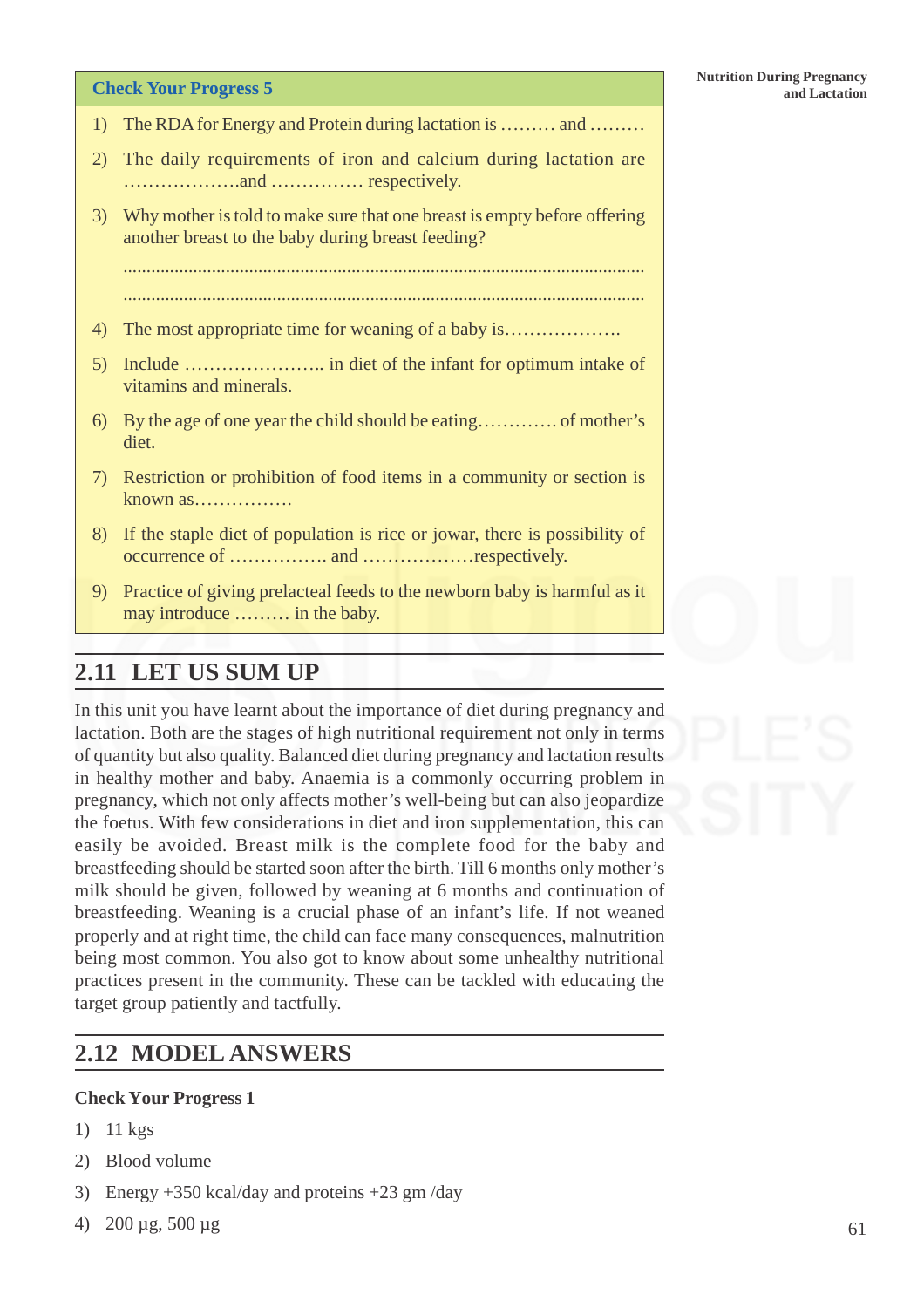### **Nutrition Check Your Progress 2**

- 1) 35 mg and 1200 mg respectively
- 2) Neural Tube Defects in foetus
- 3) 50 % (20–30 g) of pulses can be substituted with one egg or 30 g of meat / chicken / fish or 100% pulses can be substituted with two eggs or 50 g of meat / chicken / fish or one egg with 30 g meat and 10 g oil.
- 4) Seasonal vegetables- 3.5 portions and fruits- 2 portions- 100 gm each.
- 5) Carbohydrate
- 6) By fermentation and sprouting

## **Check Your Progress 3**

- 1) 80%
- 2)  $<11$ gm%
- 3) Increased demand of iron, diet poor in iron, taking inhibitors of iron like tea, coffee with food
- 4) a) Preterm delivery
	- b) Increased chances of post partum haemorrhage (PPH)
	- c) LBW/IUGR baby
- 5) 1000 mg
- 6) \* Prescribe 1 large IFA tablet BD for minimum of 100 days.

Give nutrition education- explain iron rich diet.

Ensure compliance

7) Guava, orange and sweet lime because they contain vitamin C which enhances absorption of iron from diet.

### **Check Your Progress 4**

- 1) Oxytocin
- 2) E- 65 kcal and P- 1.1 gm/ 100 ml
- 3) Suckling of breast by infant leads to production of Prolactin and Oxytocin hormones from pituitary. As long as these lactogenic hormones are produced, it cannot produce sufficient Follicle Stimulating Hormone (FSH) and Leutenizing Hormone (LH) which bring about ovulation. Thus lactation brings about natural contraception, if mother is practicing exclusive breast feeding.
- 4) **Baby**
	- Breast milk is easily digestible and assimilable.
	- Contains protective antibodies which boost immunity and prevent infection.
	- Improves the intelligent quotient (IQ) of the child.

### **Mother**

- Breast feeding helps in involution of uterus, thus reducing PPH.
- Provides natural contraception for first few months.
- Prevents cancer of breast.